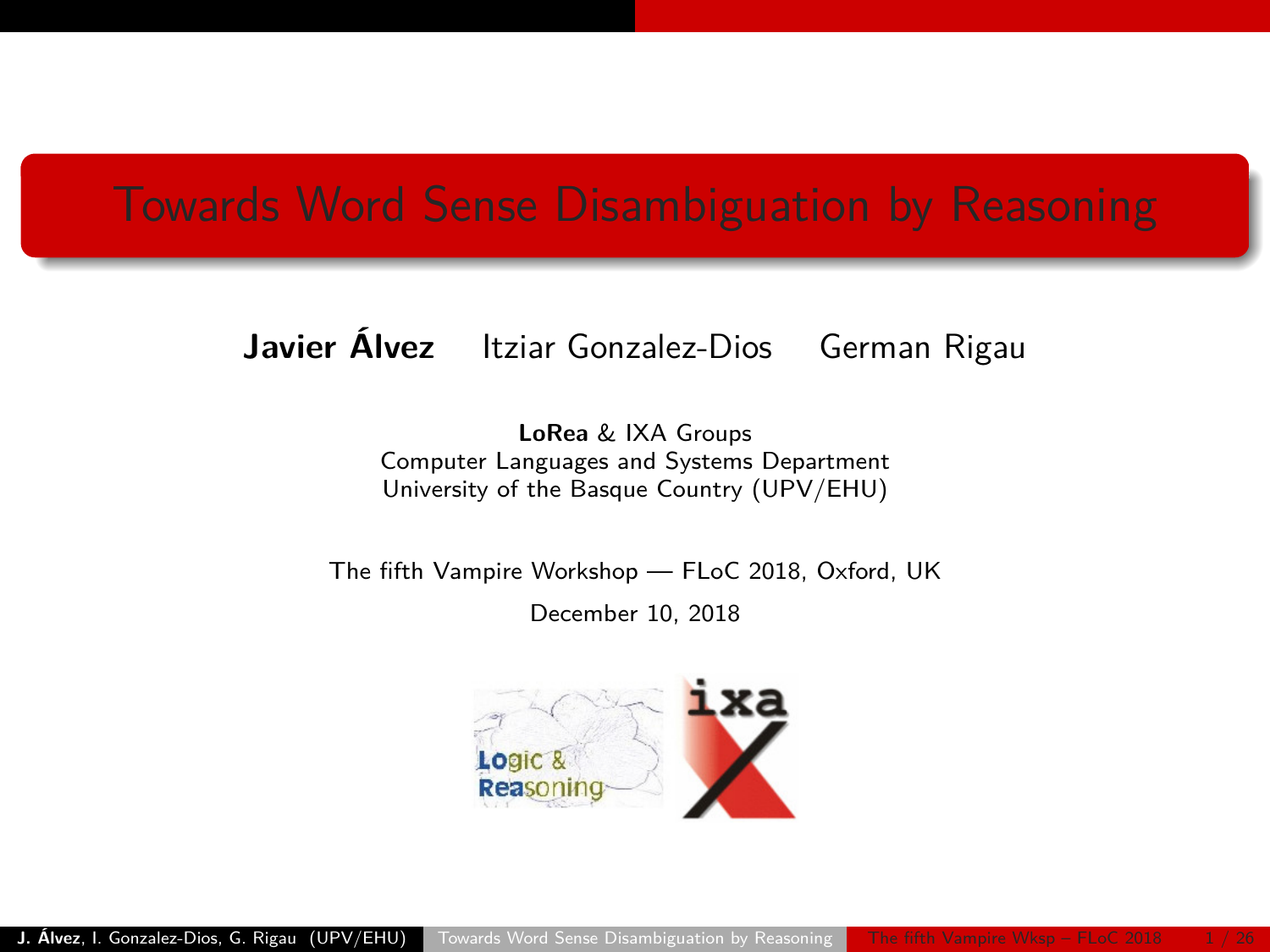### <span id="page-1-0"></span>1 [Introduction](#page-1-0)

### [New WSD Proposal](#page-7-0)

#### [Experimentation](#page-12-0)

[Conclusions and Ongoing Work](#page-21-0)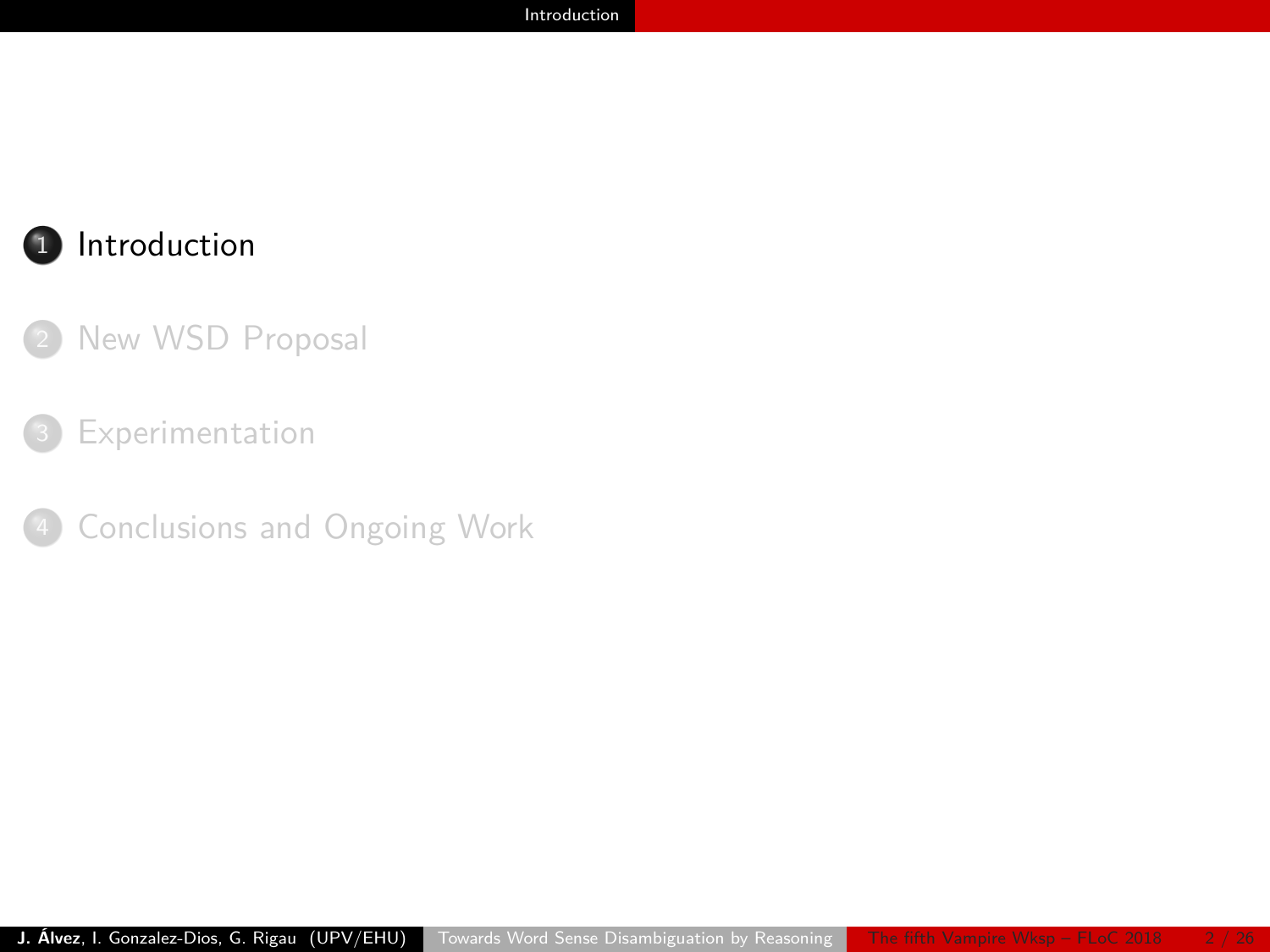# <span id="page-2-0"></span>Word Sense Disambiguation (WSD) (Agirre and Edmonds, 2007)

- Natural Language Processing (NLP) research line
- Choosing the intended sense of a word in a context
- Example:
	- In turtle is either a "a sweater or jersey with a high close-fitting collar" or "any of various aquatic and land reptiles having a bony shell and flipper-like limbs for swimming"
	- $\bullet$  Contexts:
		- The black fleece is soft as cotton candy, and is second on my preferred turtle list"
		- "Some turtles lay eggs in the sand and leave them to hatch on their own. The young turtles make their way to the top of the sand and scramble to the water while trying to avoid predators"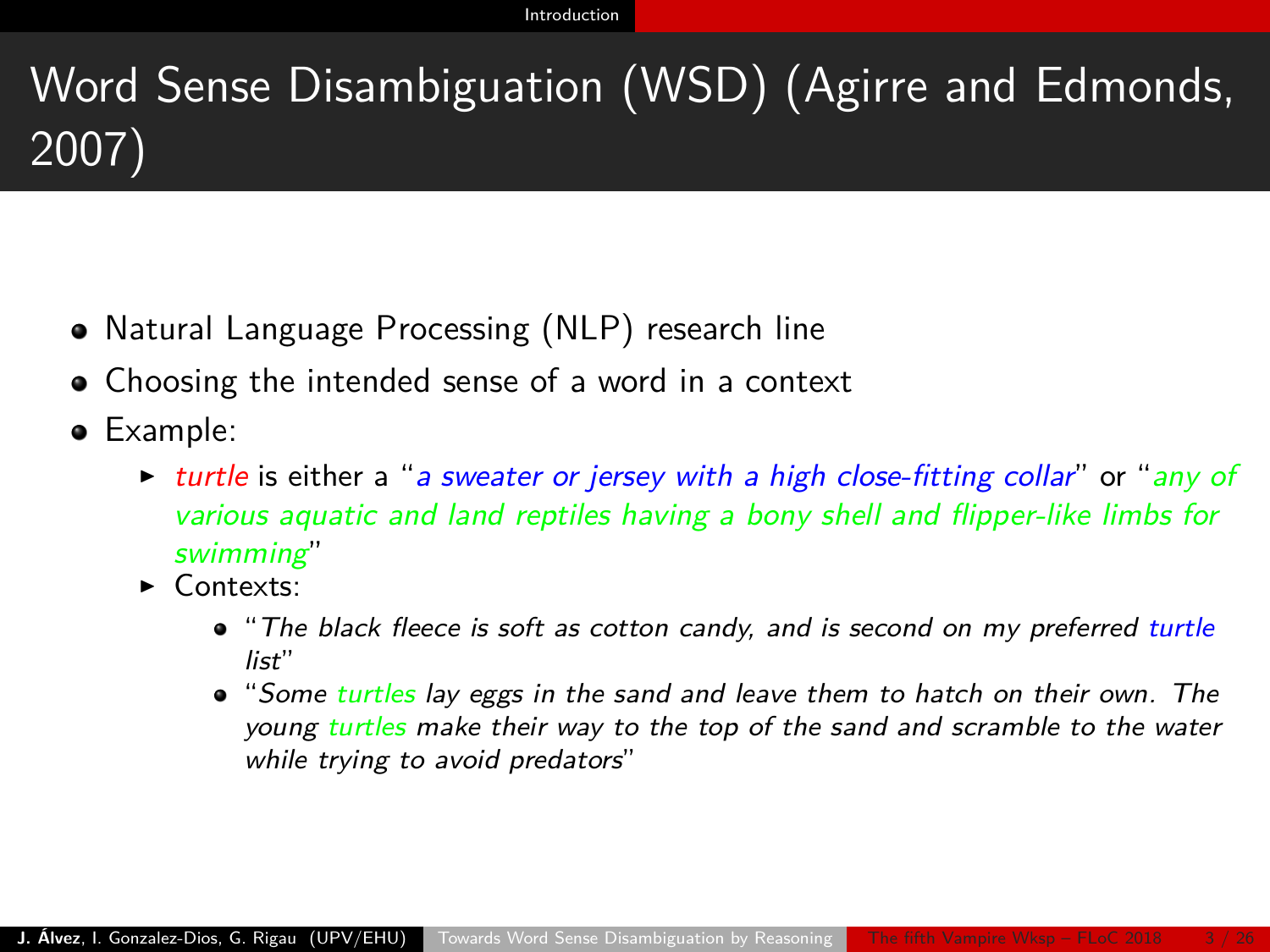## <span id="page-3-0"></span>Knowledge Resources I

- BLESS data (Baroni-Lenci Evaluation of Semantic Similarity) (Baroni and Lenci, 2011)
	- $\triangleright$  Designed for the differentiation between semantic relations and compositionality
	- It includes 200 concrete nouns (targets) (100 animate and 100 inanimate nouns) from different classes (e.g., tools, clothing, vehicles, animals, etc.)
	- $\triangleright$  Each target is associated with a set of other words (nouns, verbs or adjectives) via:
		- hyperonymy a attribute
		- **·** cohyponymy event
		- meronymy random
	- $\blacktriangleright$  Example:
		- turtles are amphibians (hyperonymy)
		- turtles and frogs are coordinate (cohyponymy)
		- turtles have legs (meronymy)
		- turtles are slow (attribute)
		- **o** turtles walk (event)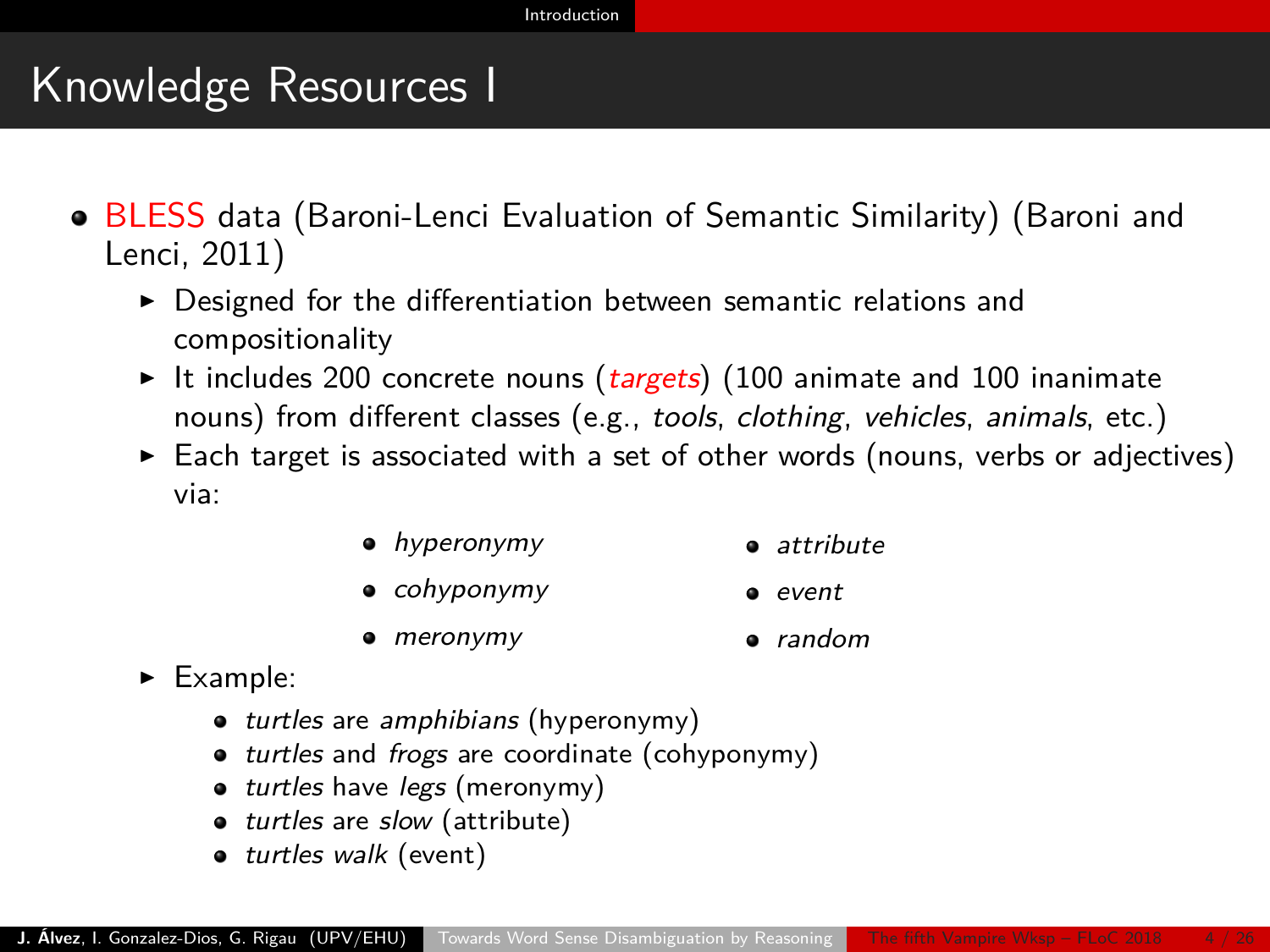## <span id="page-4-0"></span>Knowledge Resources II

- WordNet (Fellbaum, 1998) is a large lexical database of English
- Nouns, verbs, adjectives and adverbs are grouped into sets of cognitive synonyms  $(synsets)$ : lexical concepts that are synonyms
	- $\blacktriangleright$  Example: turtlenec $k_n^1$ , turtle $_n^1$ , polo-nec $k_n^1$
- Svnsets can be identified by its offset
	- Example:  $turtle_n^1$  is identified by 04502197-n
- Synsets are related among them: hyponymy, meronymy, *. . .*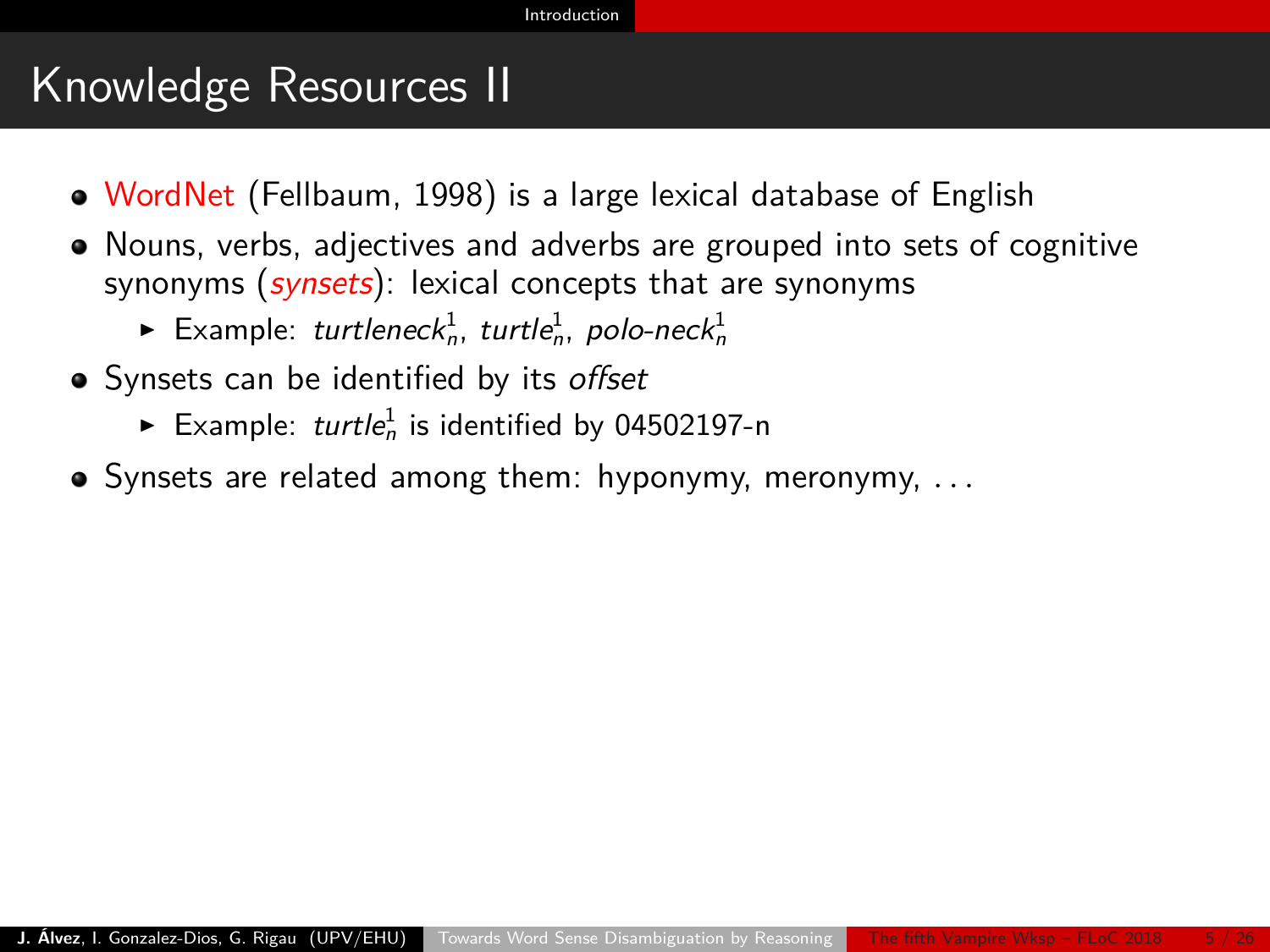## <span id="page-5-0"></span>Knowledge Resources III

- Adimen-SUMO (Álvez et al., 2012) is a FOL ontology about common-sense knowledge
- It has been obtained by applying a reengineering process to SUMO (Niles and Pease, 2001)
	- ▶ With the help of ATPs (Automated Theorem Provers)
	- $\triangleright$  Around an 88% of the core of SUMO (top and middle levels) is translated
	- $\triangleright$  Domain ontologies are not used (by now)
- The resulting ontology can be used in tasks that involve reasoning with commonsense knowledge
- Example:

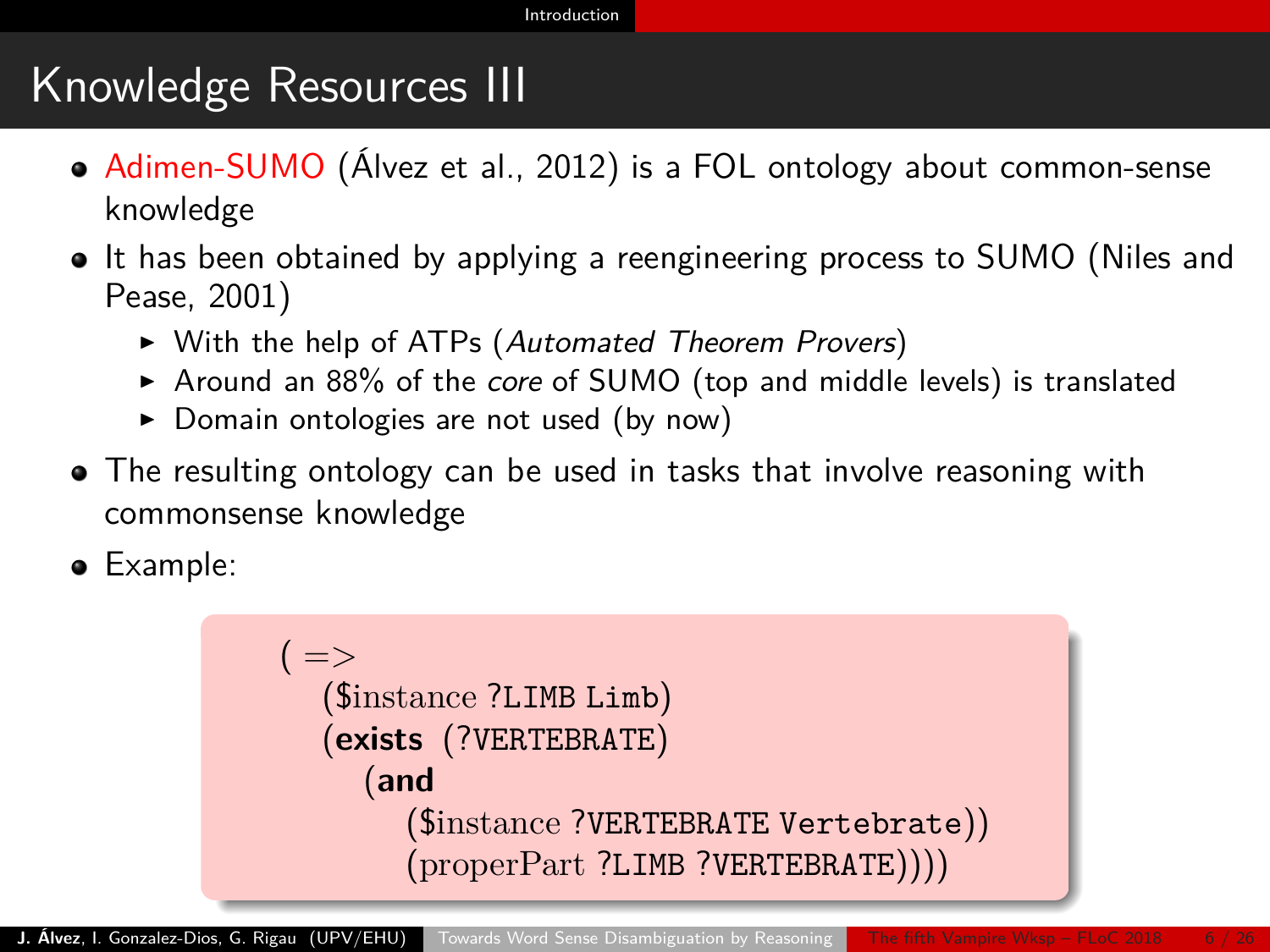## <span id="page-6-0"></span>Knowledge Resources IV

- The mapping between WordNet and SUMO (Niles and Pease, 2003)
- It connects synsets of WordNet to terms of SUMO using 3 relations:
	- $\blacktriangleright$  equivalence (=)
	- $\blacktriangleright$  subsumption  $(+)$
	- $\blacktriangleright$  instance  $(\mathbb{Q})$
- Some examples:



Snake ${}^{4}_{n}$  is "a long faint constellation in the southern hemisphere near the equator stretching between Virgo and Cancer"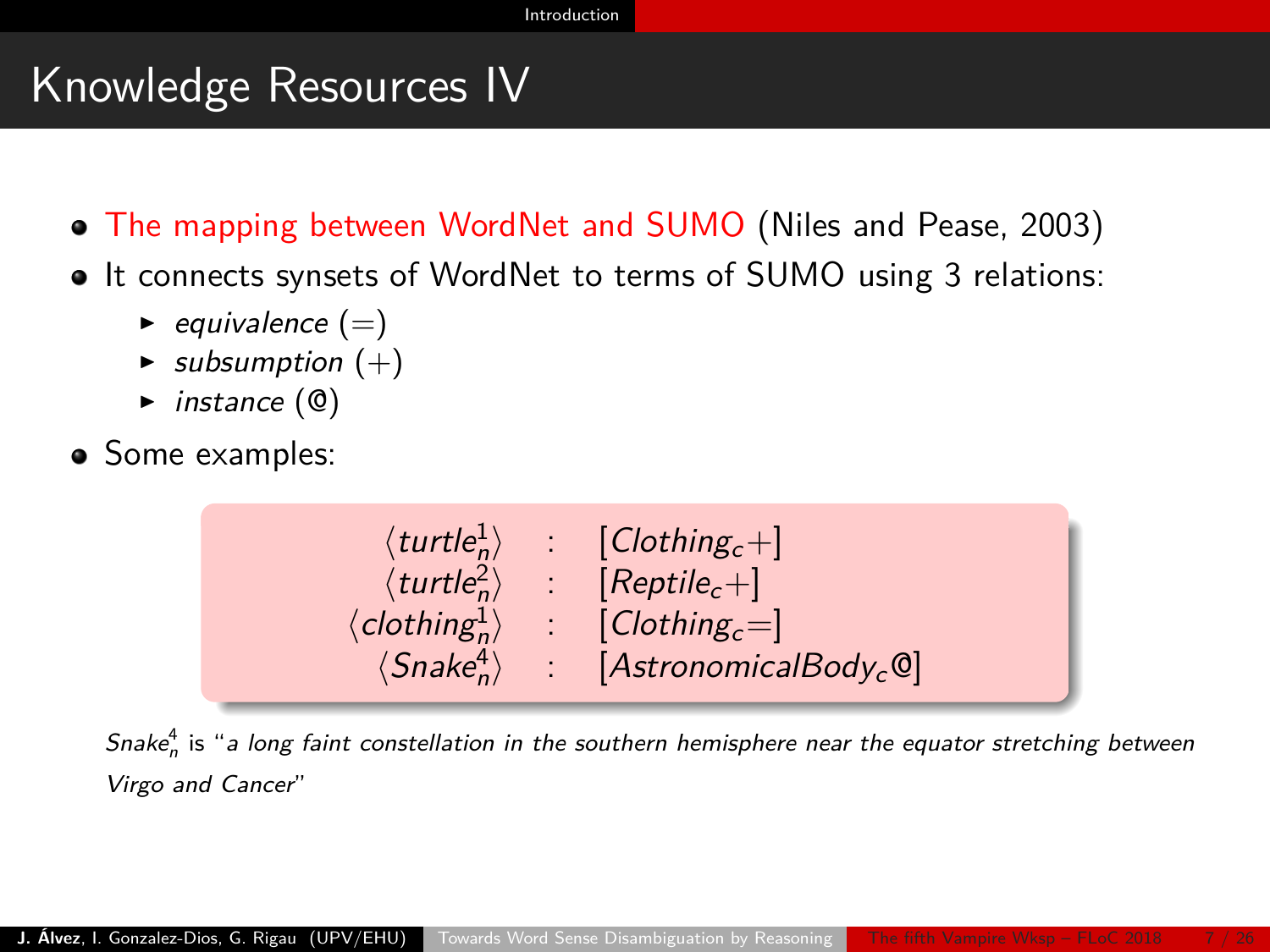### <span id="page-7-0"></span>**[Introduction](#page-1-0)**

### 2 [New WSD Proposal](#page-7-0)

#### [Experimentation](#page-12-0)

[Conclusions and Ongoing Work](#page-21-0)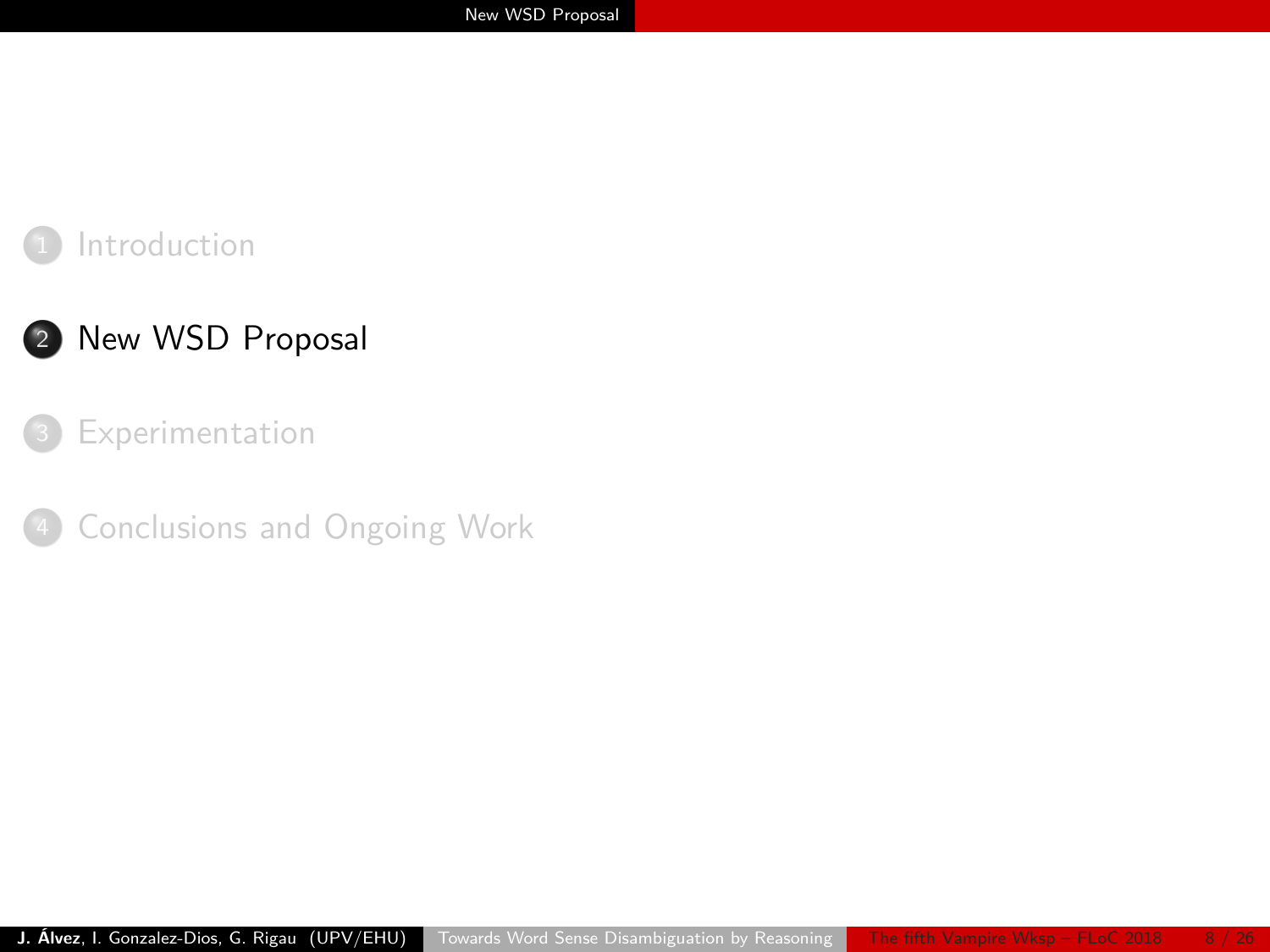## <span id="page-8-0"></span>New WSD Proposal I

- Our objective is to demonstrate the practical capabilities of Adimen-SUMO for NLP tasks using Vampire (Kovács and Voronkov, 2013)
- On the basis of our black-box testing method (Álvez et al., 2015, 2017b)
	- $\blacktriangleright$  Adaptation of the methodology for the design and evaluation of ontologies introduced in (Grüninger and Fox, 1995)
	- $\triangleright$  Based on the use of Competency Questions (CQs):
		- Problems that an ontology is expected to answer
	- $\triangleright$  CQs are automatically created on the basis of few Question Patterns (QPs) by exploiting WordNet and its mapping into SUMO
	- $\triangleright$  Classification of (dual) problems (truth- and falsity-tests) by means of ATPs:
		- Passing: the ATPs are able to demonstrate a truth-test
		- Non-passing: the ATPs are able to demonstrate a falsity-test
		- $\bullet$  Unknown: the ATPs produce no answer within a time limit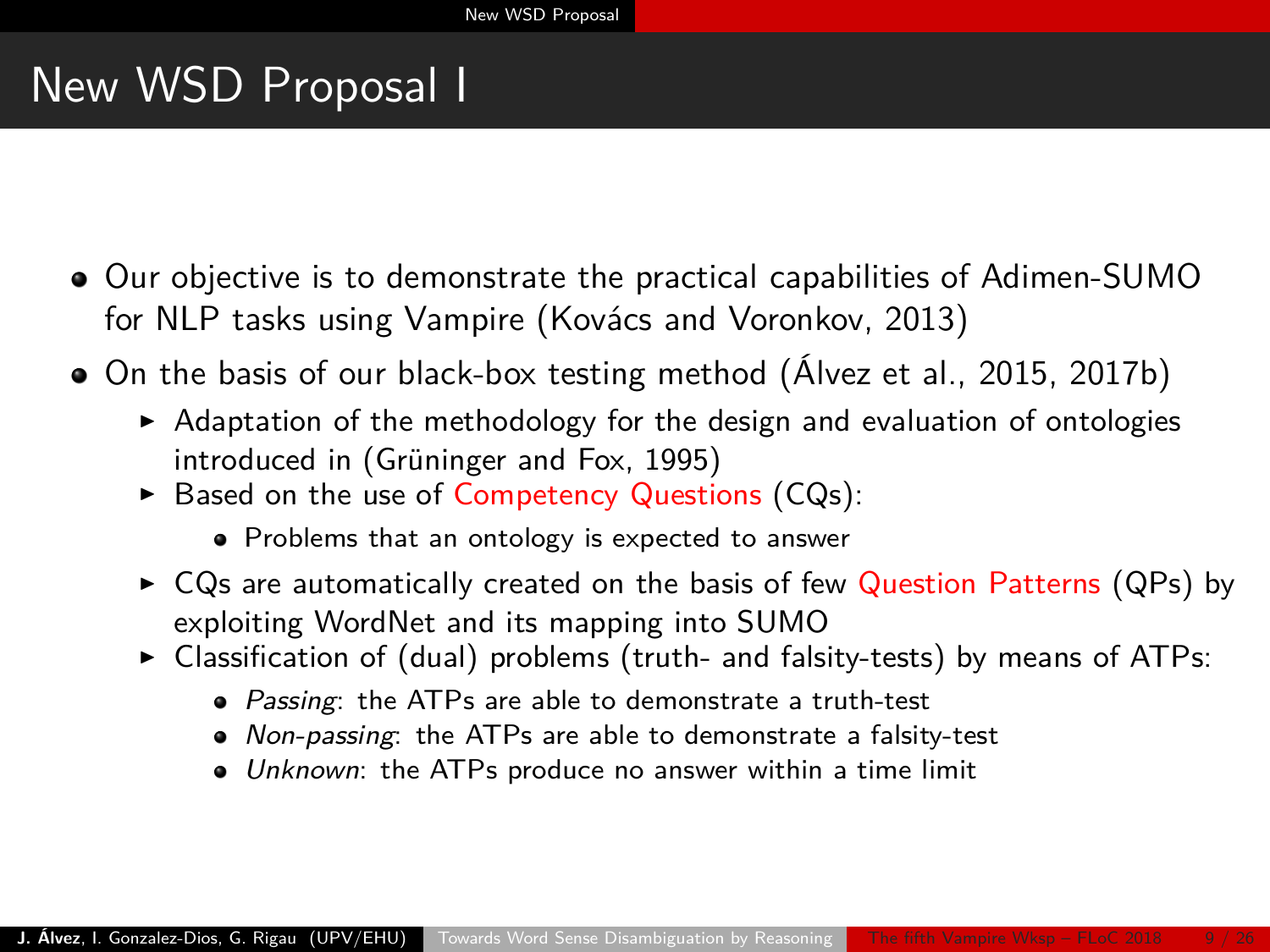# <span id="page-9-0"></span>New WSD Proposal II

- We consider all the synsets to which words belong
	- $\blacktriangleright$  Targets and related words
- We apply several predefined QPs to the resulting synset pairs
- For each target, we choose the most likely synset:
	- $\triangleright$  According to the difference between passing and non-passing CQs
- **•** Example: turtles (2 synsets) have (meronymy) legs (9 synsets)  $\rightarrow$  in total 18 synset pairs for this word pair
	- $\triangleright$  turtle<sup>2</sup> "any of various aquatic and land reptiles having a bony shell and flipper-like limbs for swimming",  $Reptile<sub>c</sub>$ +
	- $\blacktriangleright$  leg $_{n}^{1}$  "a structure in animals that is similar to a human leg and used for locomotion",  $Limb_c+$
	- $\triangleright$  Resulting CQ:

```
(exists (?X ?Y)
(and
    ($instance ?X Reptile)
    ($instance ?Y Limb)
    (properPart ?Y ?X))
```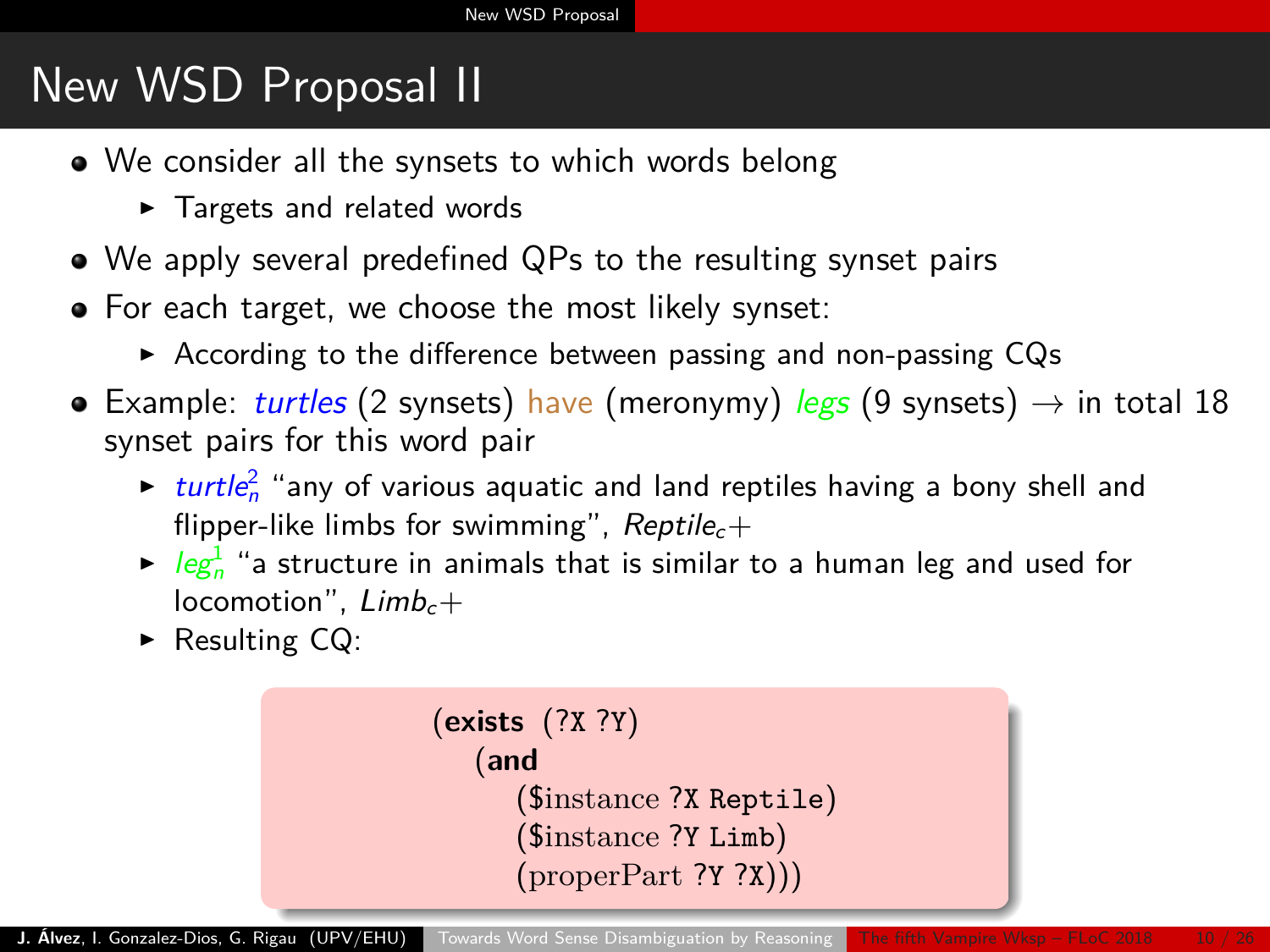# <span id="page-10-0"></span>New WSD Proposal III

- We consider all the synsets to which words belong
	- $\blacktriangleright$  Targets and related words
- We apply several predefined QPs to the resulting synset pairs
- For each target, we choose the most likely synset:
	- $\triangleright$  According to the difference between passing and non-passing CQs
- Example: *turtles* (2 synsets) have (meronymy) legs (9 synsets) -> in total 18 synset pairs for this word pair
	- $\blacktriangleright$  turtle $^1_n$  "a sweater or jersey with a high close-fitting collar",  $C$ lothing $_c+$
	- $\blacktriangleright$  leg $_{n}^{3}$  "one of the supports for a piece of furniture", Artifact $_{c}+$
	- $\triangleright$  Resulting CQ:

```
(exists (?X ?Y)
(and
   ($instance ?X Clothing)
   ($instance ?Y Artifact)
   (properPart ?Y ?X))
```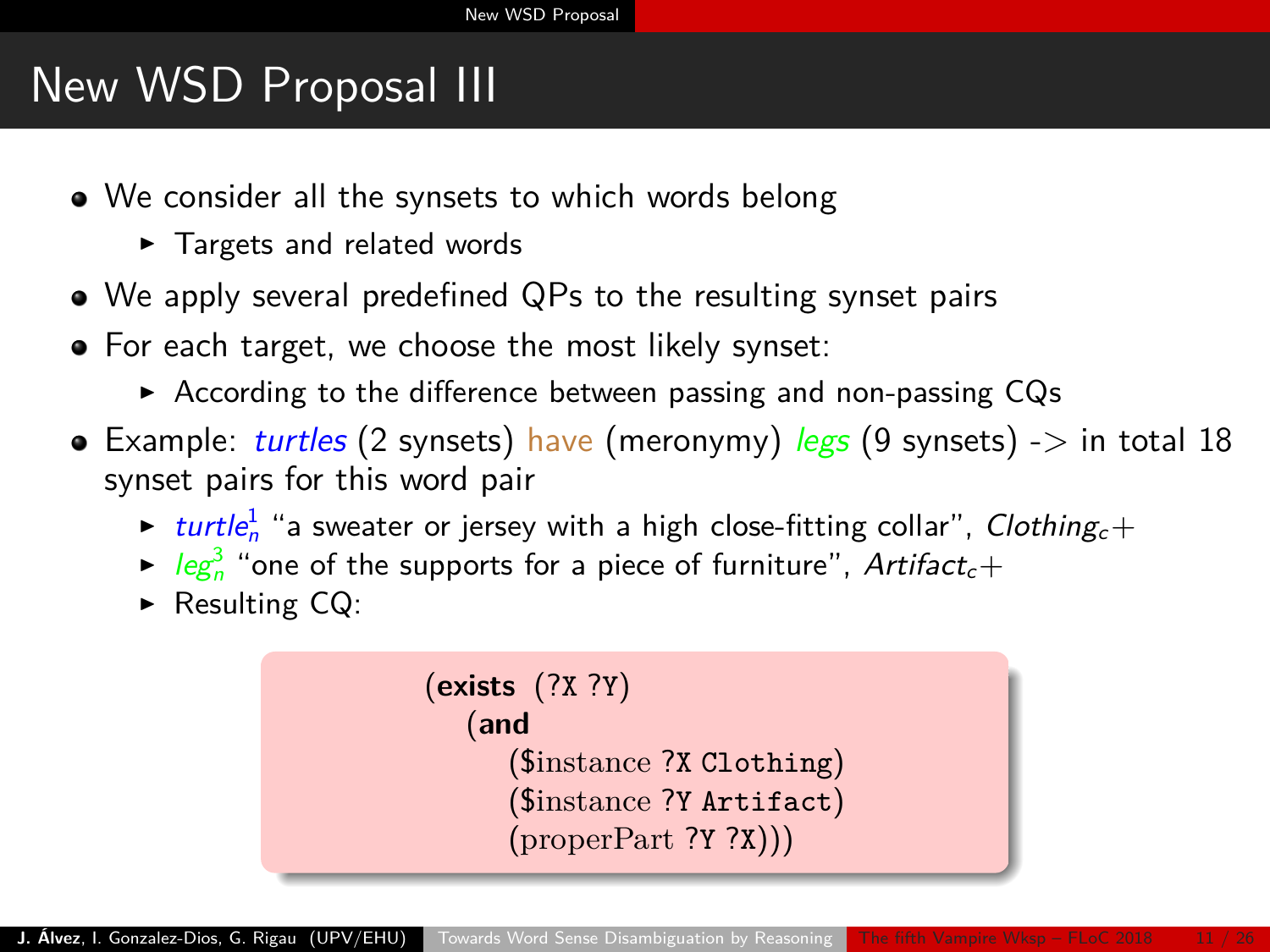## <span id="page-11-0"></span>New WSD Proposal IV

- There are 14,400 BLESS pairs (excluding *random*)
- We obtain 386,891 synset pairs, from which 127,918 synset pairs yield to incorrect formulas
- From the remaining 258,973 synset pairs, the resulting CQs are:

| Pattern    | #1     | #2    | #3    | #4  | Total  |
|------------|--------|-------|-------|-----|--------|
| hyperonymy | 2.559  | 458   |       |     | 3,017  |
| cohyponymy | 6.243  | 1,147 | 1,128 | 204 | 8,722  |
| meronymy   | 6,669  | 1,852 | 1,556 | 393 | 10,470 |
| attribute  | 3,092  | 600   | 685   | 109 | 4,486  |
| event      | 12,575 | 3.220 | 3.357 | 721 | 19,873 |
| Total      |        |       |       |     | 46,568 |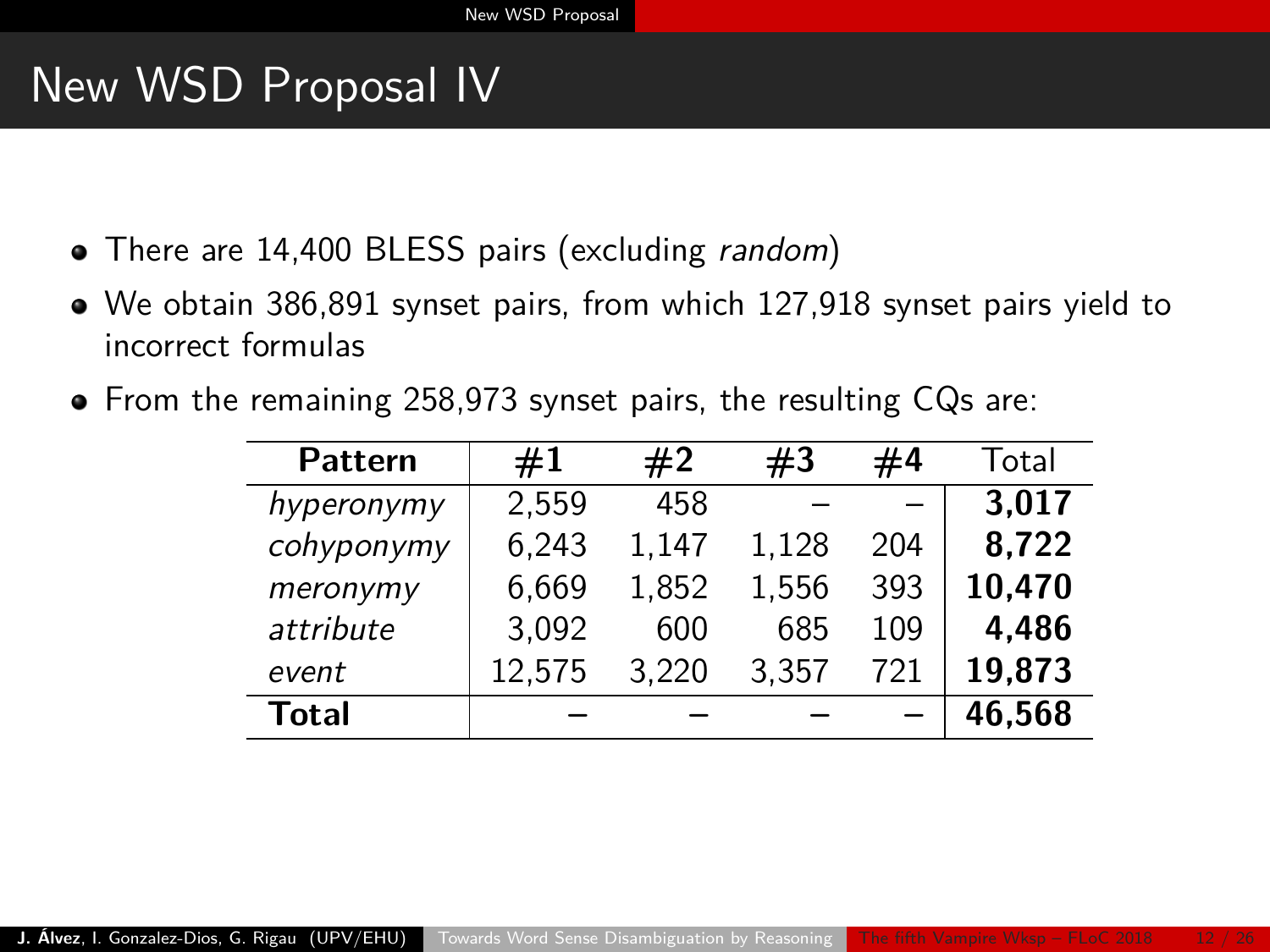### <span id="page-12-0"></span>**[Introduction](#page-1-0)**

### [New WSD Proposal](#page-7-0)

### <sup>3</sup> [Experimentation](#page-12-0)

[Conclusions and Ongoing Work](#page-21-0)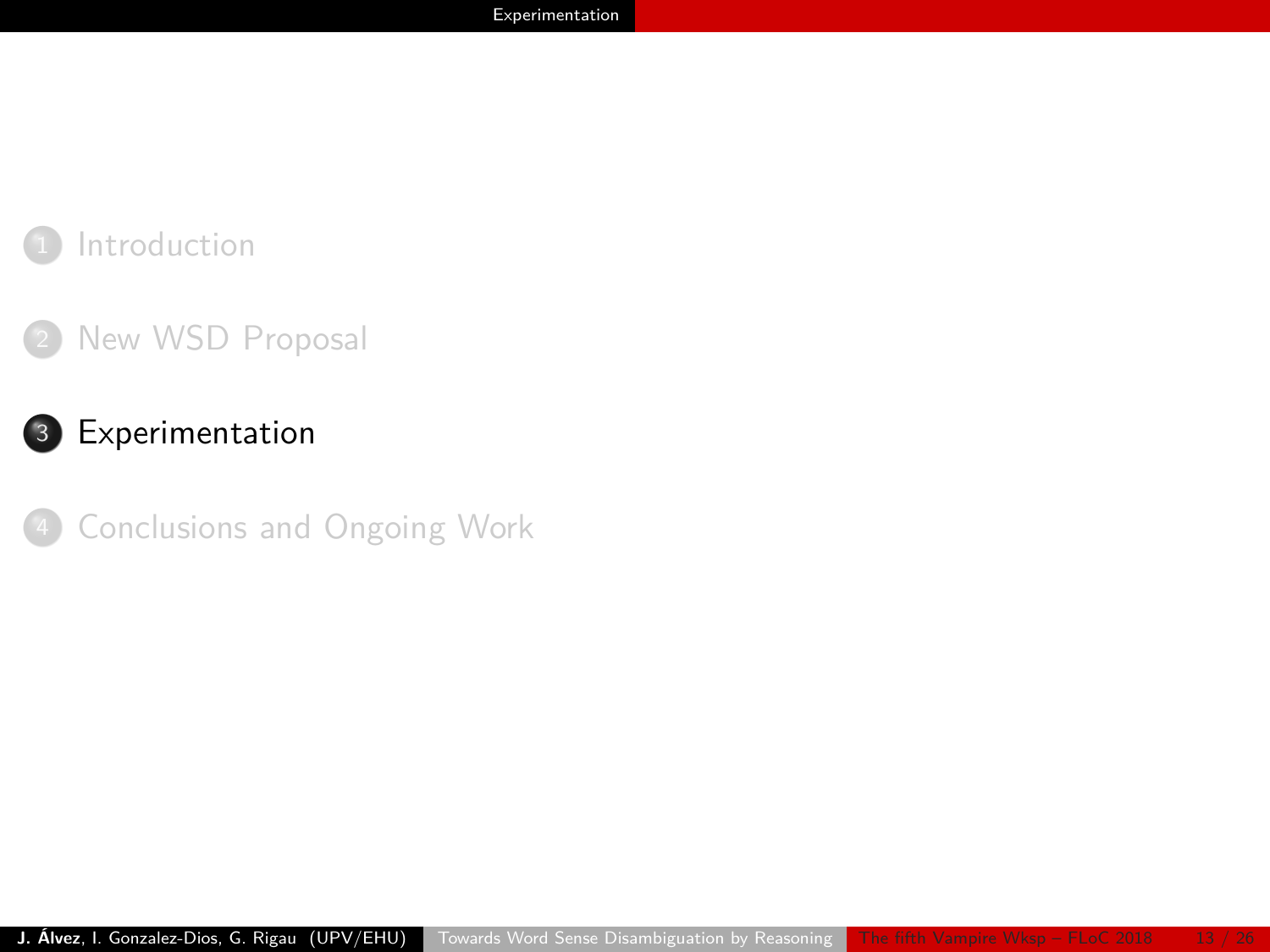## <span id="page-13-0"></span>Summary

- Adimen-SUMO v2.6
	- $\triangleright$  Including the Closed World Assumption (CWA) (Reiter, 1978) applied to \$subclass and \$disjoint
- Vampire v4.2.2 in an Intel® Xeon® CPU E5-2640v3@2.60GHz
	- $\triangleright$  CASC portfolio
	- $\triangleright$  Resource limits: 300 seconds and 2GB of memory
- **•** Raw results:

| Pattern    | #1               | #2              | #3             | #4            |       | Solved   |
|------------|------------------|-----------------|----------------|---------------|-------|----------|
| hyperonymy | -944<br>$+1.027$ | $+173 - 157$    |                |               | 1.201 | 39.81%   |
| cohyponymy | $+712 - 364$     | $-23$<br>$+189$ | $+216 - 14$    | $+27$<br>$-4$ | 1.549 | 17.76%   |
| meronymy   | $+785$<br>-6     | $+37$<br>-0     | $+109$<br>$-0$ | $+0 - 0$      | 937   | 8.95%    |
| attribute  | $+90$<br>-84     | $-1$<br>$+8$    | $+4$ -3        | $+0 -0$       | 190   | 4.24%    |
| event      | -0<br>$+0$       | $+0$<br>-0      | $-0$<br>$+0$   | $+0 -0$       |       | $0.00\%$ |
| Total      |                  |                 |                |               | 3.877 | 8.33%    |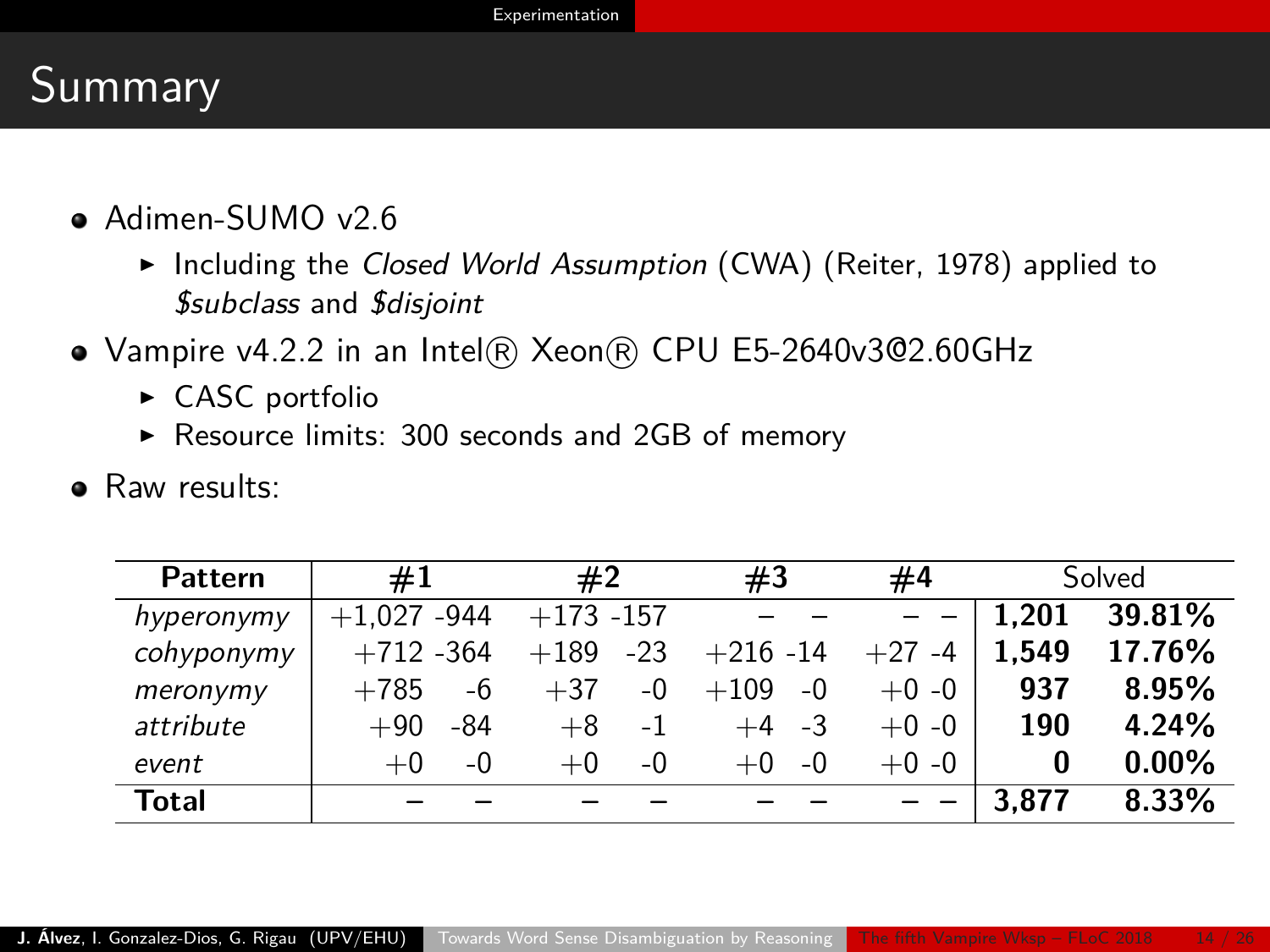## <span id="page-14-0"></span>WSD Results and Comparison

• We have manually constructed a gold standard for the 200 targets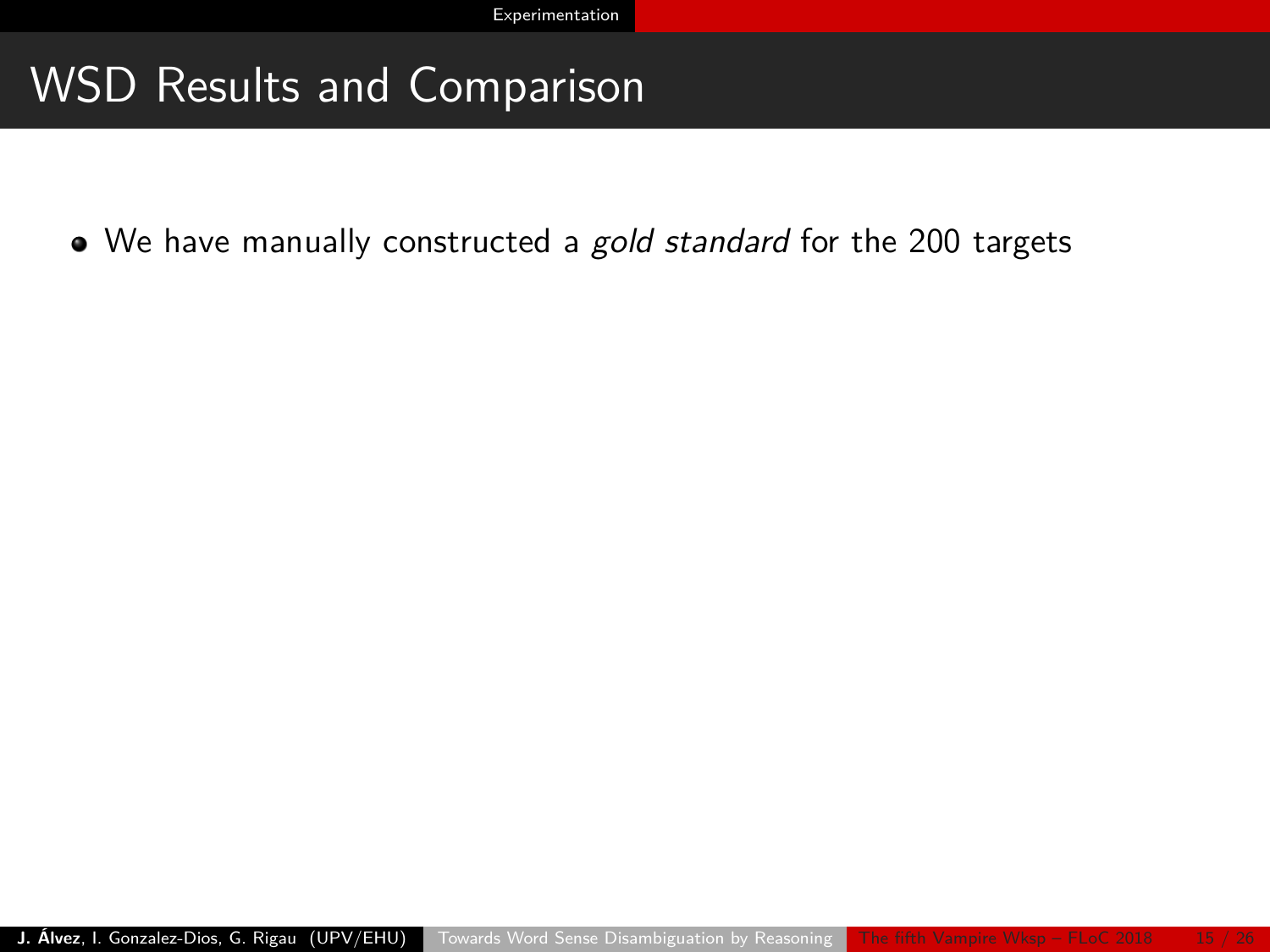# <span id="page-15-0"></span>WSD Results and Comparison

- We have manually constructed a gold standard for the 200 targets
	- $\triangleright$  20 targets have been disambiguated to 2 senses, and 3 targets to 3 senses
	- $\blacktriangleright$  Even a difficult task for humans, or impossible taken into account in the context words BLESS

#### dress (clothing)

- GOLD dress<sup>1</sup> frock<sup>2</sup> "a one-piece garment for a woman; has skirt and bodice", Clothing<sub>c</sub>+
- attire $^1_n$  garb $^1_n$  dress $^2_n$  "clothing of a distinctive style or for a particular occasion", Clothing $_c+$
- apparel $^1_n$  wearing\_apparel $^1_n$  dress $^3_n$  clothes $^1_n$  "clothing in general", Clothing $_c+$

#### villa (building)

- Villa<sup>1</sup><sub>n</sub> Pancho\_Villa<sup>1</sup><sub>n</sub> Francisco\_Villa<sup>1</sup><sub>n</sub> Doroteo\_Arango<sup>1</sup><sub>n</sub> "Mexican revolutionary leader  $(1877-1923)$ ", Man<sub>c</sub>@
- GOLD villa<sup>2</sup> "detached or semidetached suburban house", Building<sub>c</sub>+
- GOLD villa $^3_n$  "country house in ancient Rome consisting of residential quarters and farm buildings around a courtyard", Building $c+$
- GOLD villa $^4_n$  "pretentious and luxurious country residence with extensive grounds",  $StationaryArtifact_c+$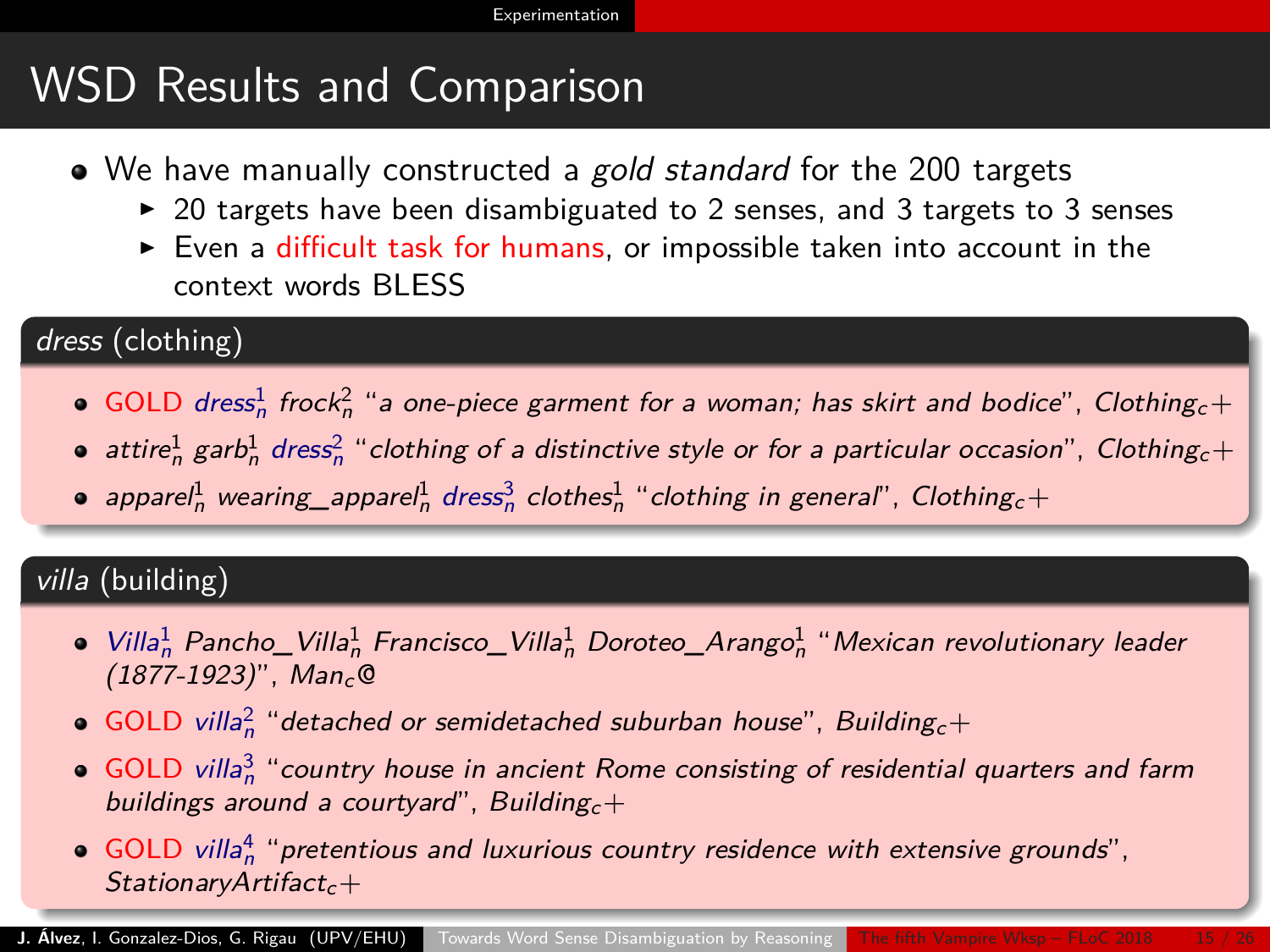## <span id="page-16-0"></span>WSD Results and Comparison

- We have manually constructed a gold standard for the 200 targets
- We have disambiguated the 200 targets using UKB (Agirre et al., 2018), which is state-of-the-art in WSD
- We take as baseline a random disambiguator
- Results:

| WSD             | #   | ℅      |
|-----------------|-----|--------|
| <b>Baseline</b> |     | 55.38% |
| UKB             | 180 | 90.00% |
| Adimen-SUMO     | 142 | 71.00% |

- UKB disambiguates correctly 39 targets that Adimen-SUMO does not
- Adimen-SUMO disambiguates correctly 14 targets that UKB does not
- The upper bound is 97.00% when using both UKB and Adimen-SUMO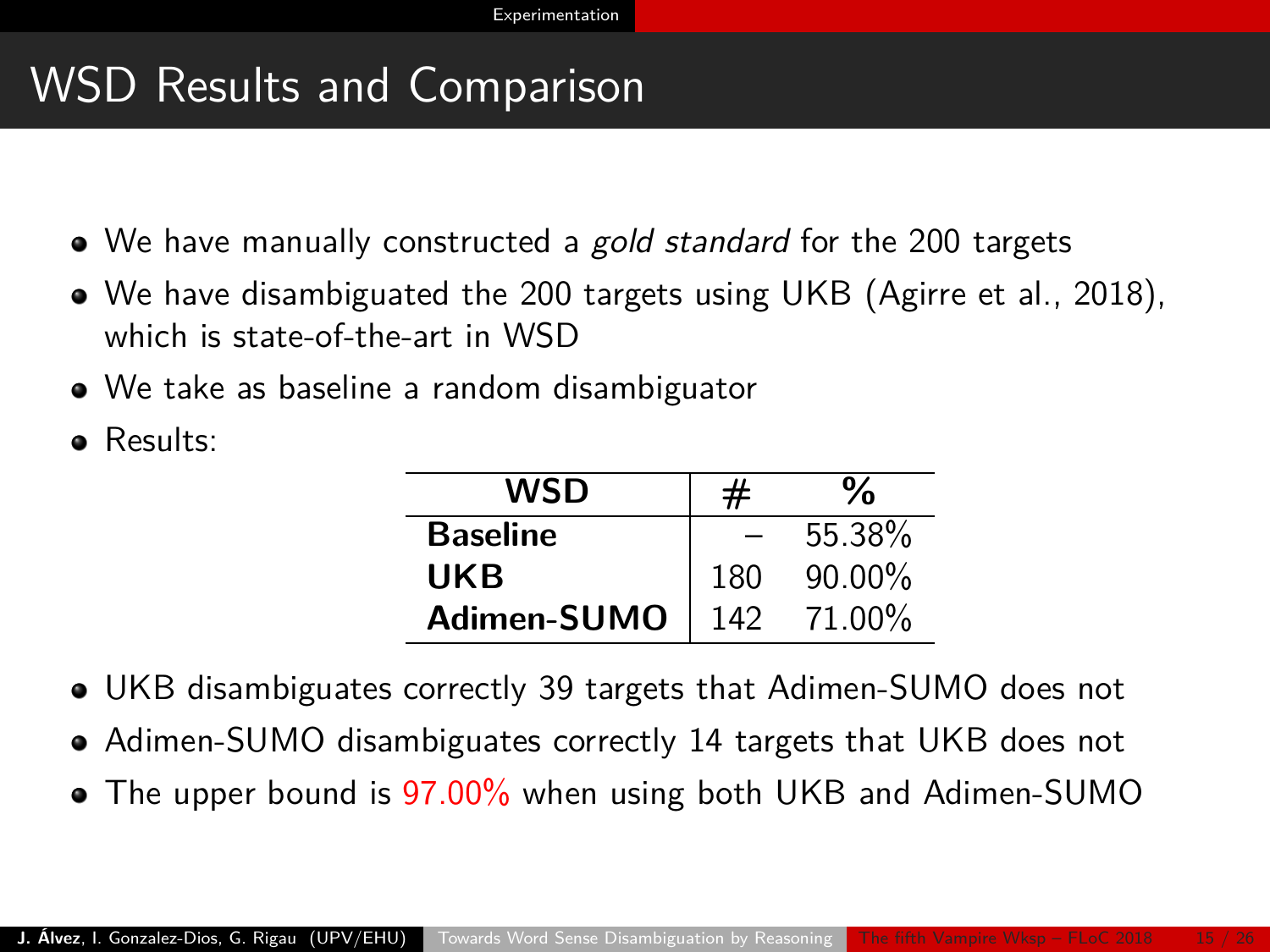## <span id="page-17-0"></span>Some Examples

### Why are we not able to disambiguate *donkey* (ground\_mammal) and UKB is?

- donkey $^1_n$  "the symbol of the Democratic Party; introduced in cartoons by Thomas Nast in 1874",  $lcon_c+$
- GOLD domestic\_ass $\frac{1}{n}$  donkey $\frac{2}{n}$  Equus\_asinus $\frac{2}{n}$  "domestic beast of burden descended from the African wild ass; patient but stubborn",  $HoofedMammal<sub>c</sub> +$
- **Context** mero: neck, ear, leg... hyper: animal, mammal, vertebrate... event: die, eat, live... coord: fox, lion, pig... and attri: big, large, stubborn...
- Why???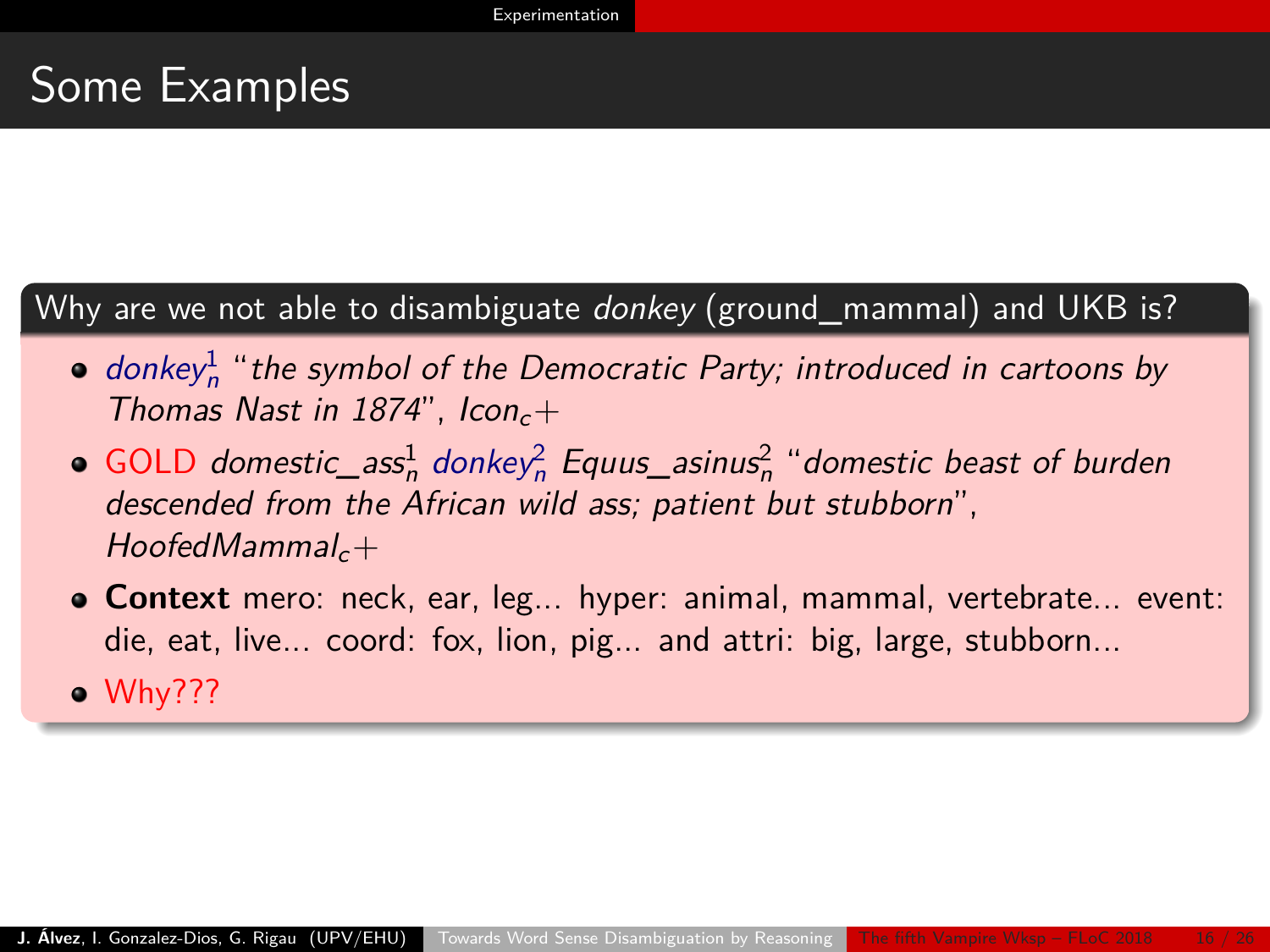### <span id="page-18-0"></span>Some Examples II

Why are we able to disambiguate *fighter* (vehicle) and UKB is not?

- $\mathit{combatant}_n^1$  battler $_n^1$  belligerent $_n^1$  fighter $_n^1$  crapper $_n^1$  "someone who fights (or is fighting)", SocialRole<sub>c</sub>+
- GOLD fighter $^2_n$  fighter\_aircraft $^1_n$  attack\_aircraft $^1_n$  "a high-speed military or naval airplane designed to destroy enemy aircraft in the air", AirCraft<sub>c</sub>+
- champion<sup>2</sup> fighter<sup>3</sup> hero<sup>3</sup> paladin<sup>1</sup> "someone who fights for a cause",  $Human_c+$
- **Context** mero: missile, seat, metal... hyper: plane, vehicle, transport... event: leave, go, run... coord: car, bus, train... and attri: big, destructive, lethal...
- Why???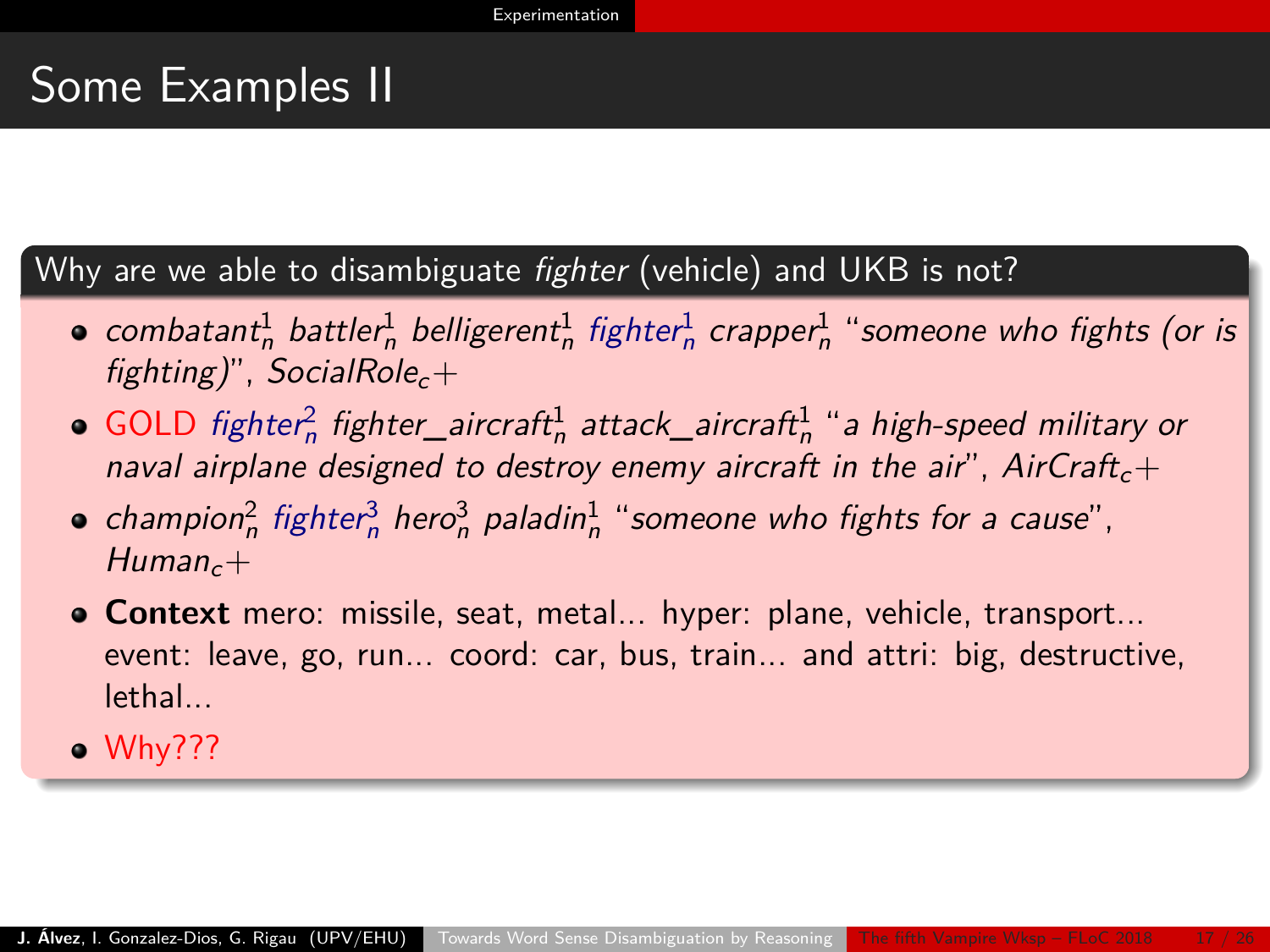## <span id="page-19-0"></span>Some Examples III

### Why no approach is able to disambiguate *herring* (water animal)?

- $herring^1_n$  "valuable flesh of fatty fish from shallow waters of northern Atlantic or Pacific; usually salted or pickled", Meat<sub>c</sub>+
- GOLD herring<sup>2</sup> Clupea\_harangus<sup>1</sup>, "commercially important food fish of northern waters of both Atlantic and Pacific",  $Fish_c+$
- **Context** mero: eye, skin, tail... hyper: **fish, food,** animal... event: **cook, live**, eat (eat or to be eaten?)... coord: salmon, tuna, cod... and attri: edible, fresh, small...
- Both meanings (animal and flesh) are mixed in BLESS dataset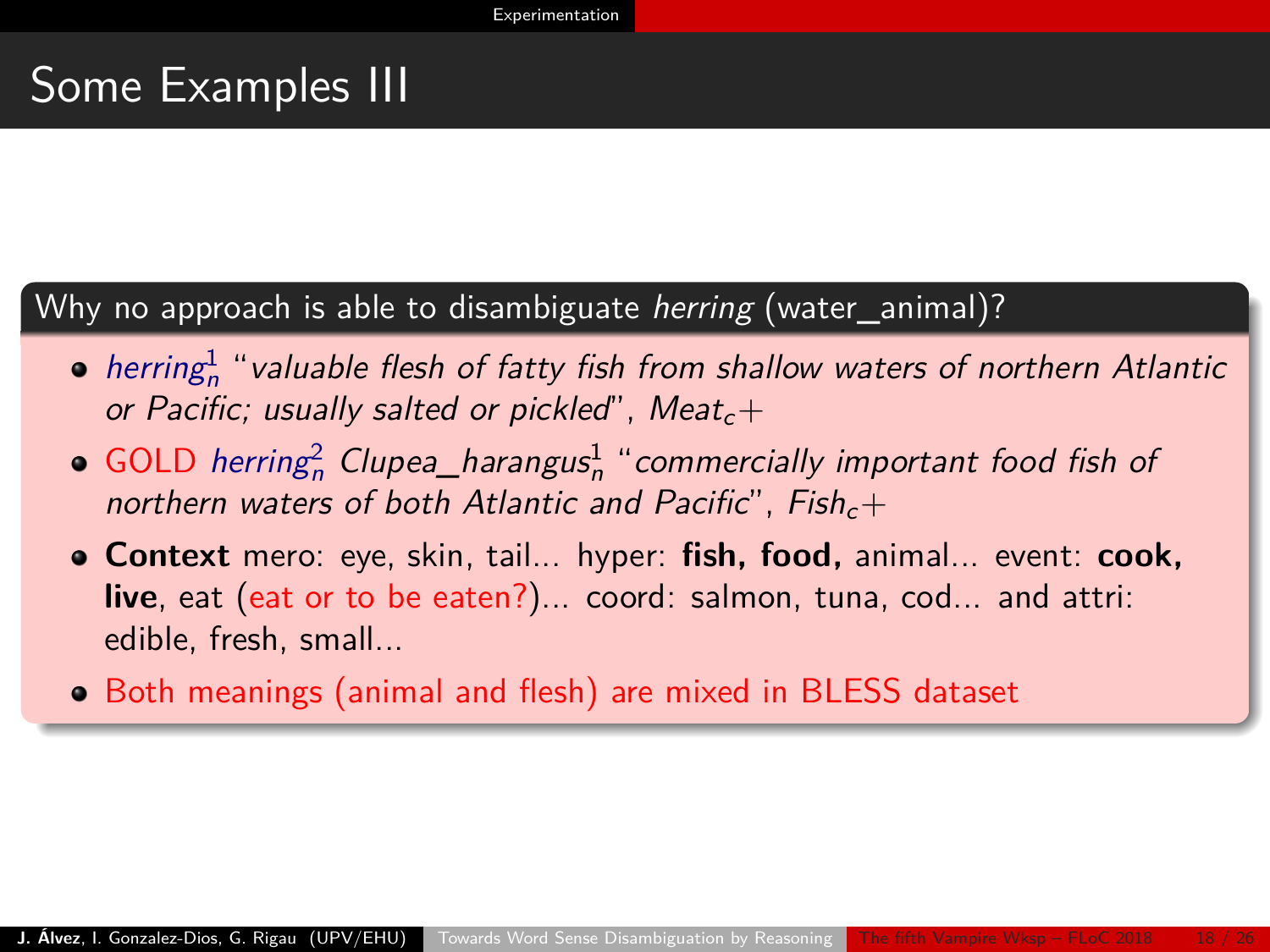## <span id="page-20-0"></span>Error Analysis Remarks

- No possible disambiguation if both synsets belong to the same SUMO concept
- Context in BLESS can also be ambiguous (or not so fine grained as in WordNet), e.g. the attri edible applied to animals does not help to decide weather it is the animal or its flesh or the trees and fruit or vegetables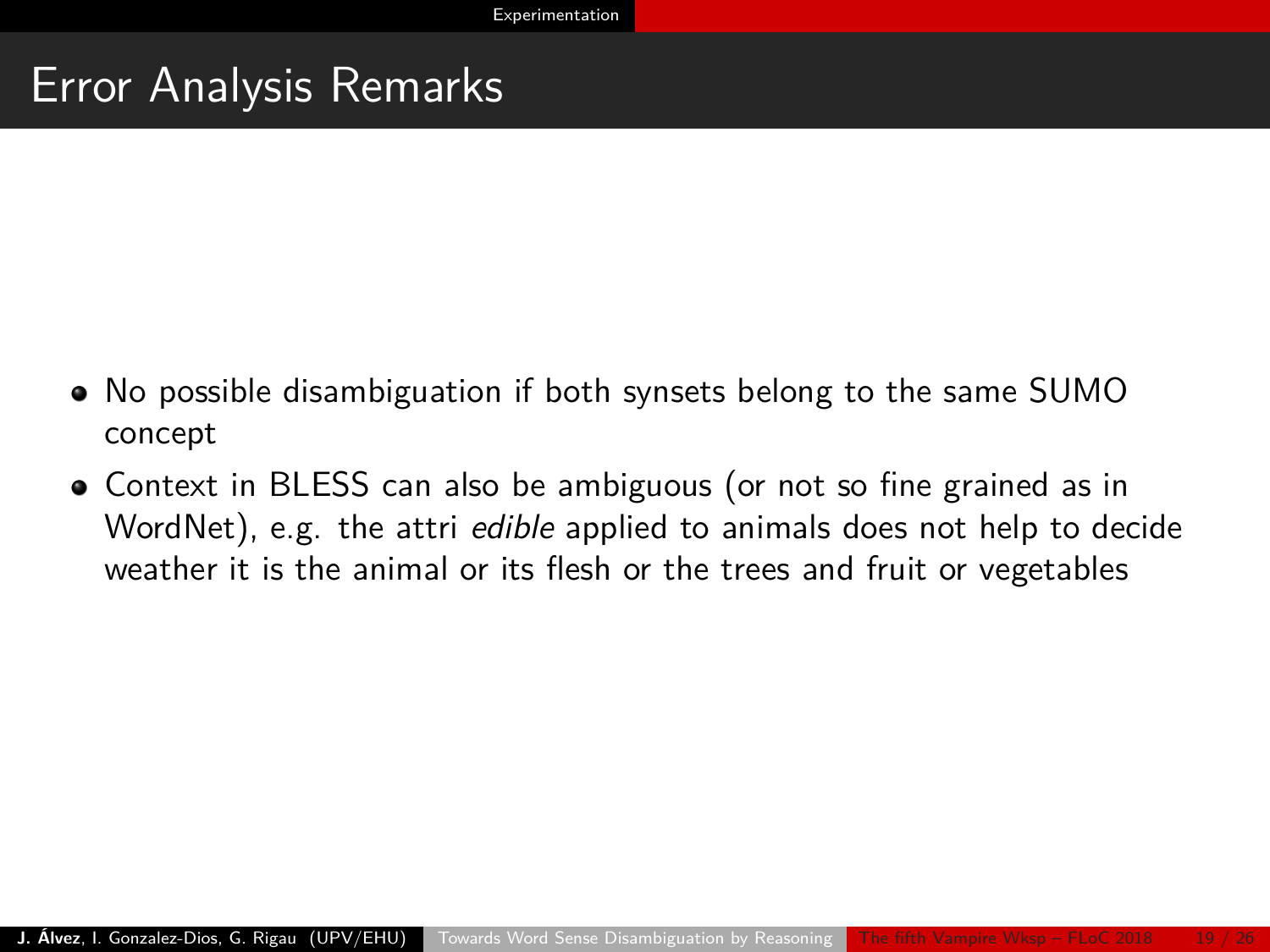### <span id="page-21-0"></span>**[Introduction](#page-1-0)**

### [New WSD Proposal](#page-7-0)

#### [Experimentation](#page-12-0)

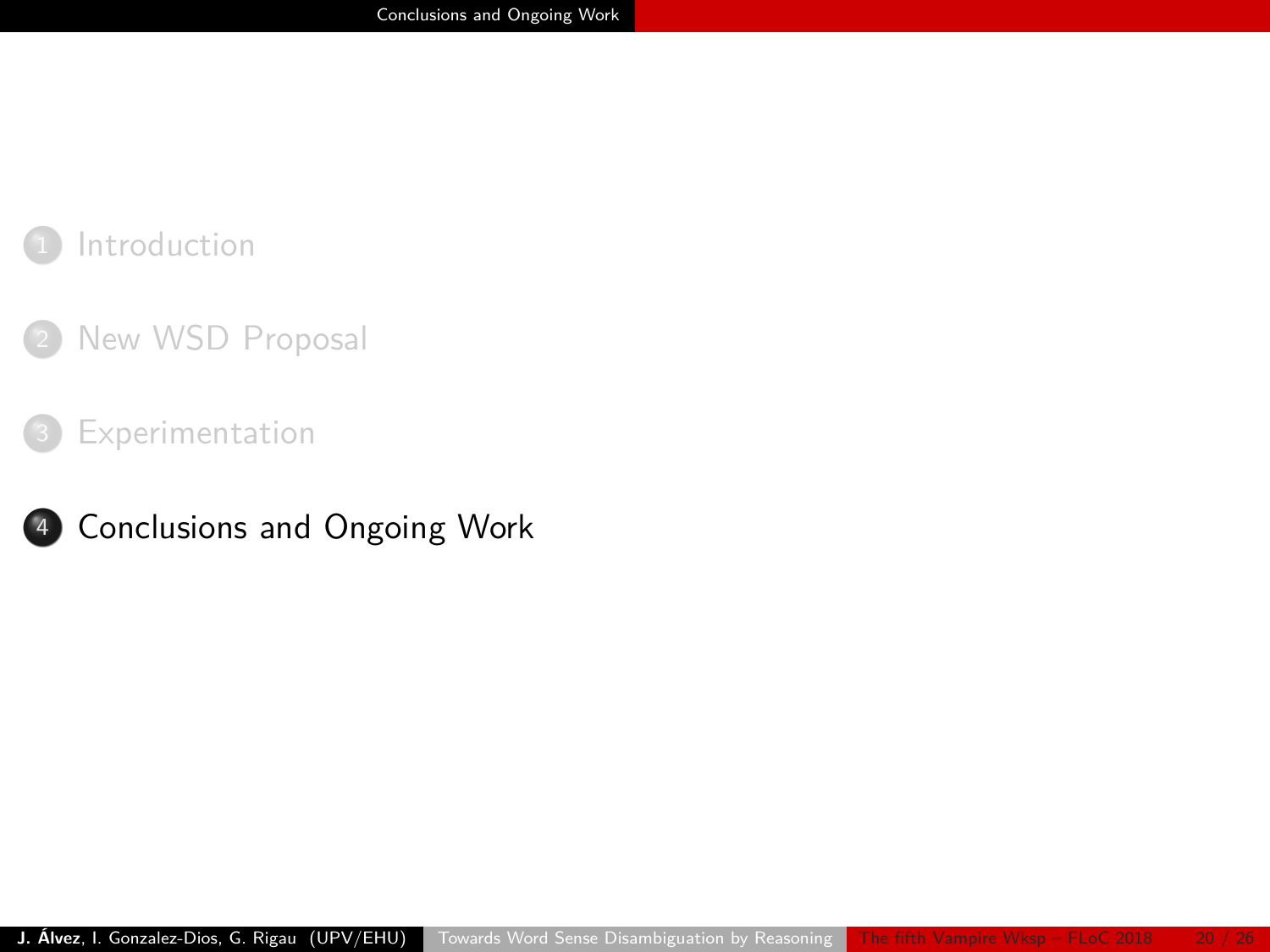## <span id="page-22-0"></span>**Conclusions**

- Adimen-SUMO is subject of improvement
	- $\blacktriangleright$  Mapping and knowledge errors
	- $\blacktriangleright$  Lack of information (e.g. about events)
- Vampire v4.2.2 is able to work with Adimen-SUMO
	- $\blacktriangleright$  Specialized portfolios
	- $\blacktriangleright$  Increase resource limits
- Anyway, Adimen-SUMO can be applied to NLP tasks in its current state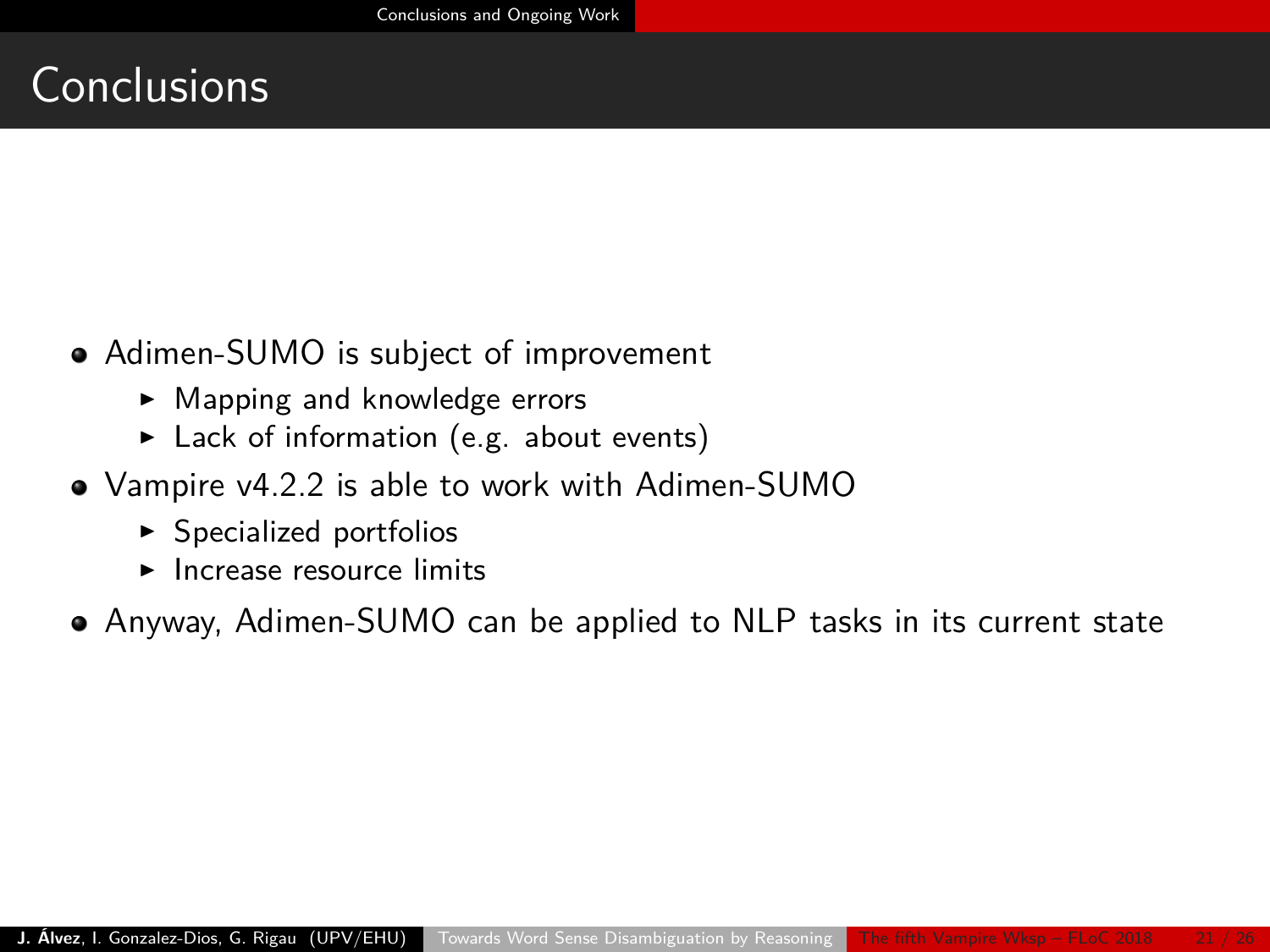# <span id="page-23-0"></span>Ongoing Work

- We are correcting Adimen-SUMO
	- $\triangleright$  Using black-box and white-box techniques (Álvez et al., 2017a)
	- ► Cross-checking Adimen-SUMO with other knowledge resources such as WordNet (Álvez and Rigau, 2018; Álvez et al., 2018)
- We are improving the formalization of Adimen-SUMO
	- $\triangleright$  By providing an stronger axiomatization: restrictions at the level of classes and not objects
	- $\triangleright$  By applying CWA and Unique Name Assumption (UNA) (Russell and Norvig, 2010)
- We are trying other ATPs like E (Schulz, 2002), CVC4 (Deters et al., 2014) or iProver (Korovin, 2013)
- We are implementing some optimizations of the resulting FOL formula
	- $\blacktriangleright$  Removing non-constant function symbols
	- $\blacktriangleright$  Preprocessing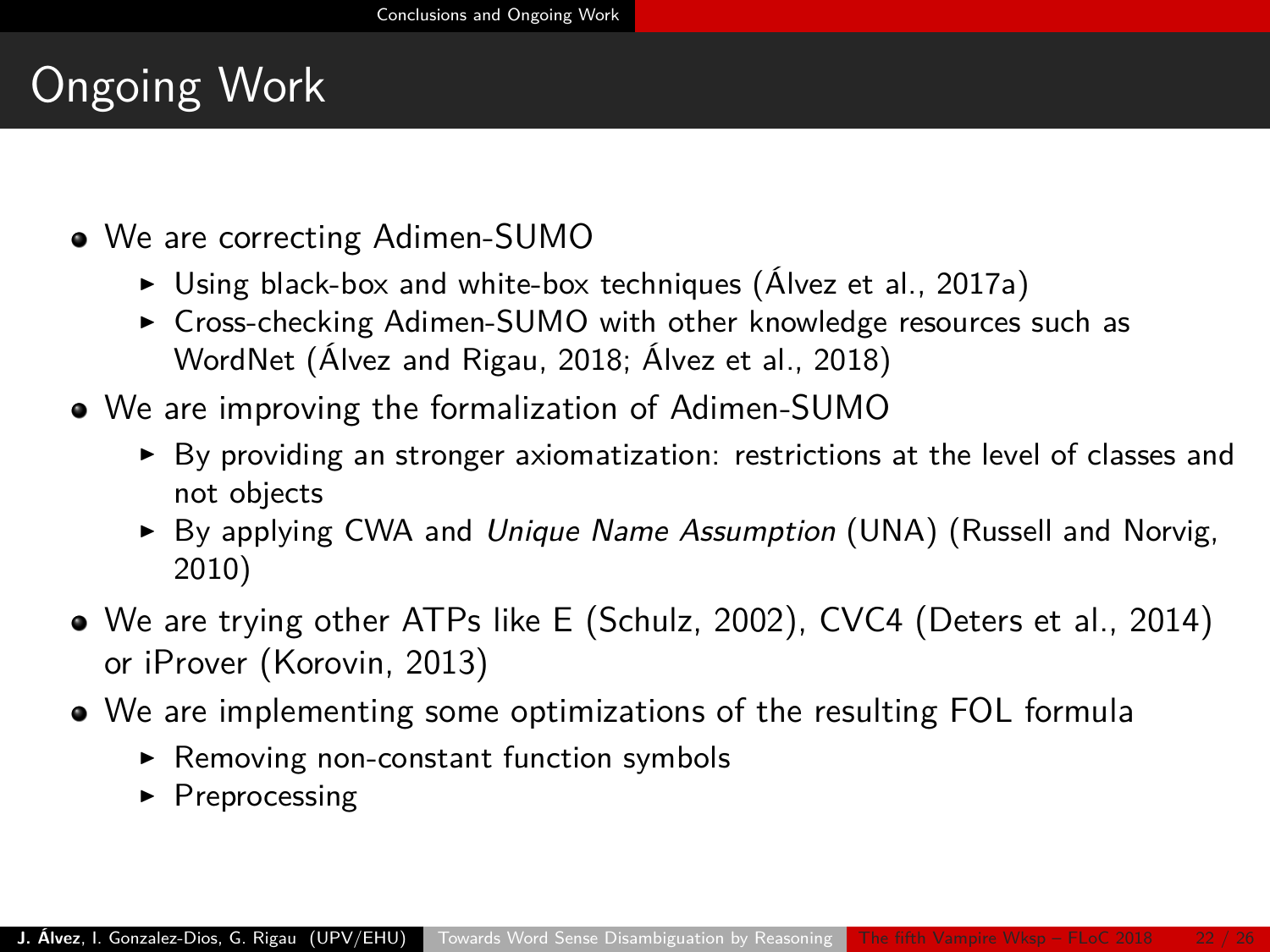## <span id="page-24-0"></span>Bibliography I

- E. Agirre and P. Edmonds. Word sense disambiguation: Algorithms and applications, volume 33. Springer Science & Business Media, 2007.
- E. Agirre, O. L. de Lacalle, and A. Soroa. The risk of sub-optimal use of open source NLP software: UKB is inadvertently state-of-the-art in knowledge-based WSD. CoRR, abs/1805.04277, 2018. URL <http://arxiv.org/abs/1805.04277>.
- J. Álvez and G. Rigau. Cross-checking WordNet and SUMO using meronymy. In N. Calzolari, K. Choukri, C. Cieri, T. Declerck, K. Hasida, H. Isahara, B. Maegaard, J. Mariani, A. Moreno, J. Odijk, S. Piperidis, and T. Tokunaga, editors, Proc. of the  $11^{th}$  Int. Conf. on Language Resources and Evaluation (LREC 2018). European Language Resources Association (ELRA), may 2018.
- J. Álvez, P. Lucio, and G. Rigau. Adimen-SUMO: Reengineering an ontology for first-order reasoning. Int. J. Semantic Web Inf. Syst., 8(4):80-116, 2012.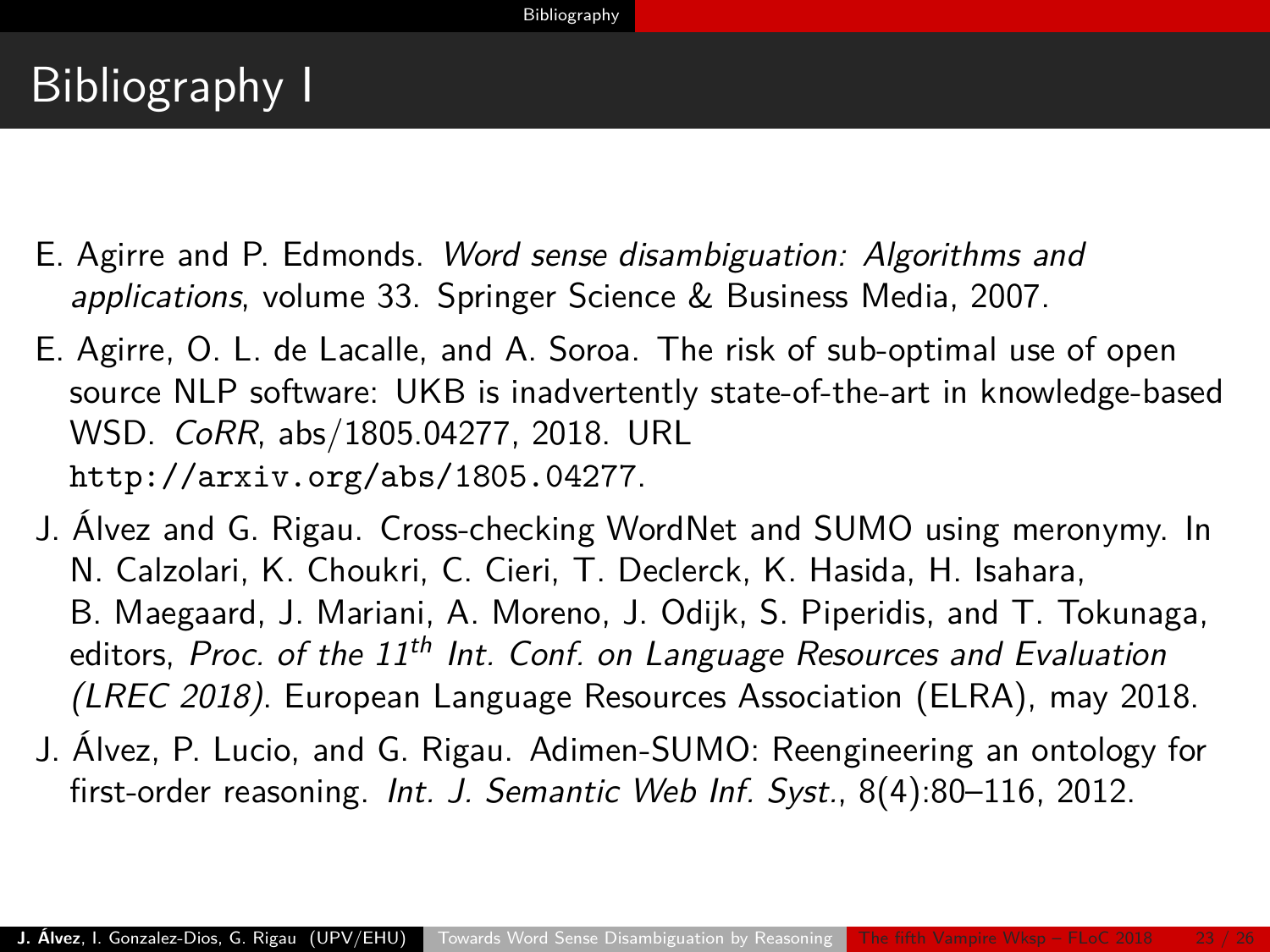# <span id="page-25-0"></span>Bibliography II

- J. Álvez, P. Lucio, and G. Rigau. Improving the competency of first-order ontologies. In K. Barker and J. M. Gómez-Pérez, editors, *Proc. of the 8<sup>th</sup> Int.* Conf. on Knowledge Capture (K-CAP 2015), pages 15:1–15:8. ACM, 2015. ISBN 978-1-4503-3849-3. doi: 10.1145/2815833.2815841.
- J. Álvez, M. Hermo, P. Lucio, and G. Rigau. Automatic white-box testing of first-order logic ontologies. CoRR, abs/1705.10219, 2017a. URL <http://arxiv.org/abs/1705.10219>.
- J. Álvez, P. Lucio, and G. Rigau. Black-box testing of first-order logic ontologies using WordNet. CoRR, abs/1705.10217, 2017b. URL <http://arxiv.org/abs/1705.10217>.
- J. Álvez, I. Gonzalez-Dios, and G. Rigau. Validating WordNet meronymy relations using Adimen-SUMO. CoRR, abs/1805.07824, may 2018.
- M. Baroni and A. Lenci. How we blessed distributional semantic evaluation. In Proceedings of the GEMS 2011 Workshop on GEometrical Models of Natural Language Semantics, pages 1–10. Association for Computational Linguistics, 2011.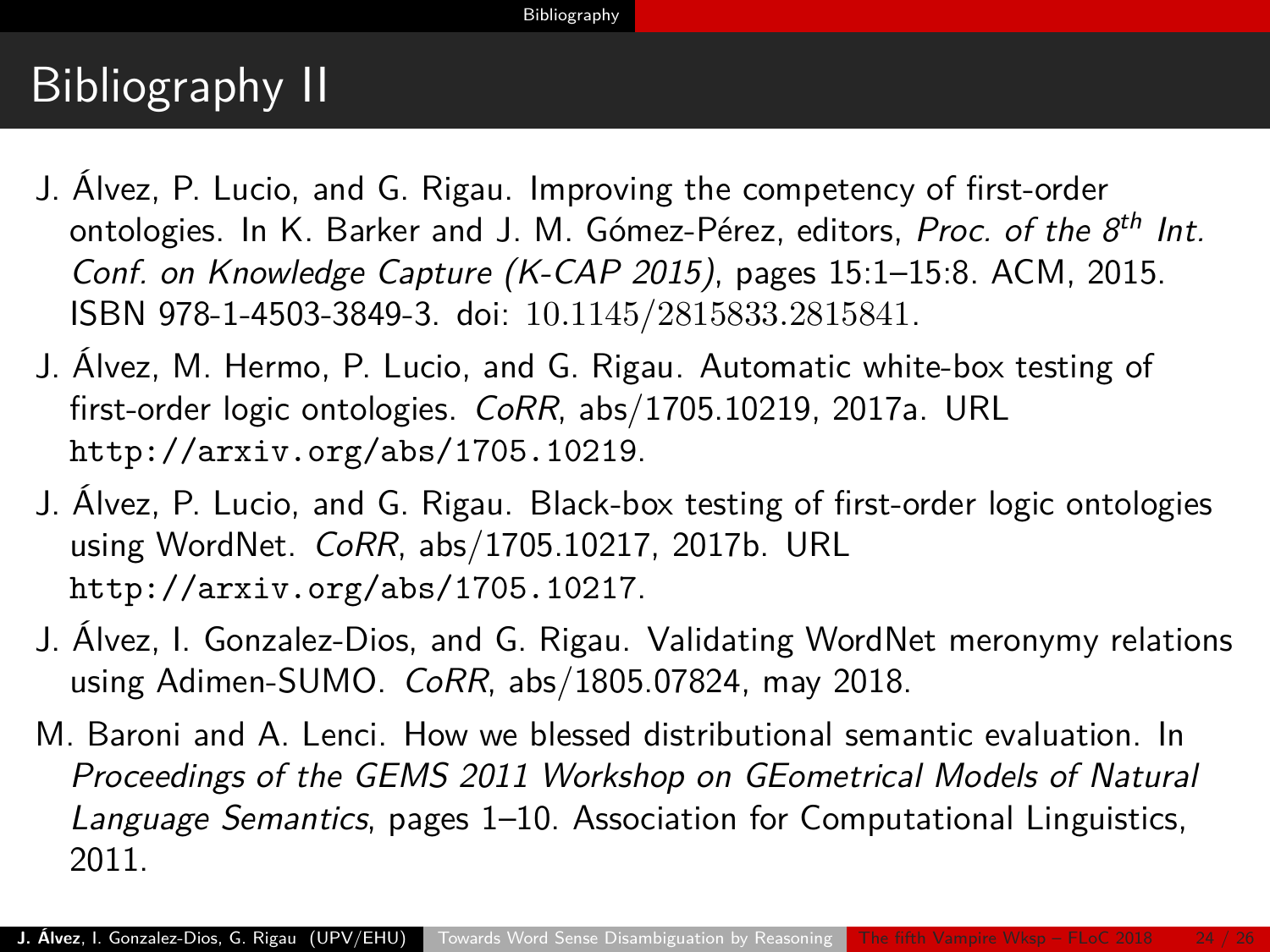# <span id="page-26-0"></span>Bibliography III

- M. Deters, A. Reynolds, T. King, C. W. Barrett, and C. Tinelli. A tour of CVC4: how it works, and how to use it. In Proc. of the Formal Methods in Computer-Aided Design (FMCAD 2014), page 7, 2014. URL <https://doi.org/10.1109/FMCAD.2014.6987586>.
- C. Fellbaum, editor. WordNet: An Electronic Lexical Database. MIT Press, 1998.
- M. Grüninger and M. S. Fox. Methodology for the design and evaluation of ontologies. In Proc. of the Workshop on Basic Ontological Issues in Knowledge Sharing (IJCAI 1995), 1995.
- K. Korovin. Inst-Gen A modular approach to instantiation-based automated reasoning. In Programming Logics - Essays in Memory of Harald Ganzinger, pages 239–270, 2013. doi:  $10.1007/978-3-642-37651-1$  10.
- L. Kovács and A. Voronkov. First-order theorem proving and Vampire. In N. Sharygina and H. Veith, editors, Computer Aided Verification, LNCS 8044, pages 1–35. Springer, 2013. ISBN 978-3-642-39798-1.